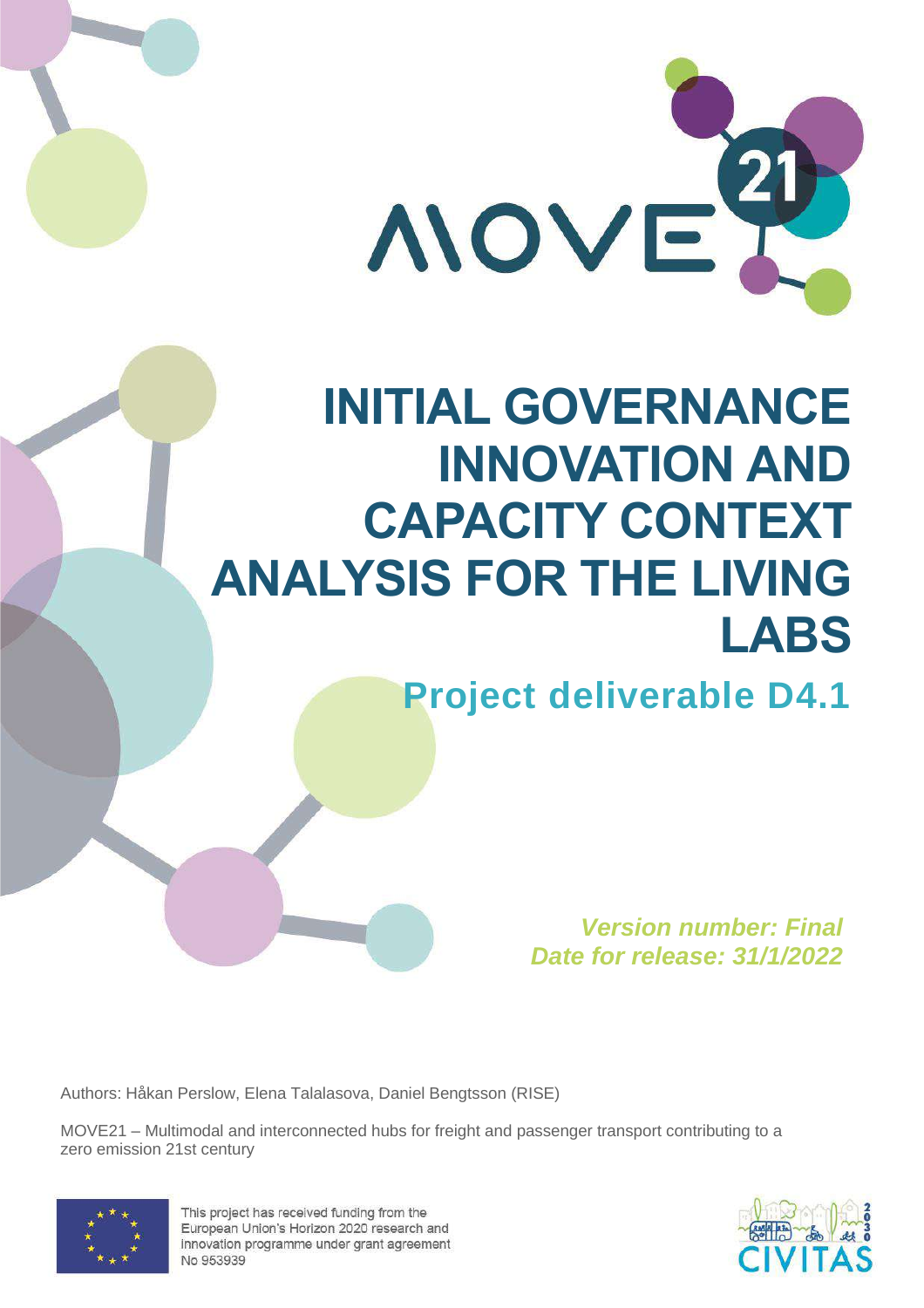

# **Deliverable administrative information**

| <b>Deliverable Administration</b> |                                                   |                                        |                                                                                    |                                                                     |                 |  |
|-----------------------------------|---------------------------------------------------|----------------------------------------|------------------------------------------------------------------------------------|---------------------------------------------------------------------|-----------------|--|
| <b>Grant</b><br><b>Agreement</b>  | 953939                                            | <b>Project</b><br><b>short</b><br>name | MOVE21                                                                             |                                                                     |                 |  |
| <b>Deliverable</b><br>no.         | D4.1                                              | <b>Name</b>                            | Initial governance innovation and capacity context<br>analysis for the Living Labs |                                                                     |                 |  |
| <b>Status</b>                     | Final                                             | <b>Due</b>                             | M9                                                                                 | <b>Date</b>                                                         | 31/01/2022      |  |
| <b>Authors</b>                    | Håkan Perslow, Elena Talalasova, Daniel Bengtsson |                                        |                                                                                    |                                                                     |                 |  |
| <b>Related tasks</b>              | T4.1, T4.2                                        |                                        |                                                                                    |                                                                     |                 |  |
| <b>Dissemination</b><br>level     | Public                                            |                                        |                                                                                    |                                                                     |                 |  |
|                                   |                                                   |                                        |                                                                                    |                                                                     |                 |  |
| <b>Document</b>                   | <b>Version</b>                                    | <b>Date</b>                            | <b>Submitted</b>                                                                   | <b>Reviewed</b>                                                     | <b>Comments</b> |  |
| history                           | V.01                                              | 02/12/2021                             | Håkan<br>Perslow                                                                   | $\bar{a}$                                                           | First draft     |  |
|                                   | V.02                                              | 22/12/2021                             | Håkan<br>Perslow                                                                   | Marjolein<br>Heezer<br>$(TNO)$ ,<br>Lucian<br>Zagan<br>(Eurocities) | Second draft    |  |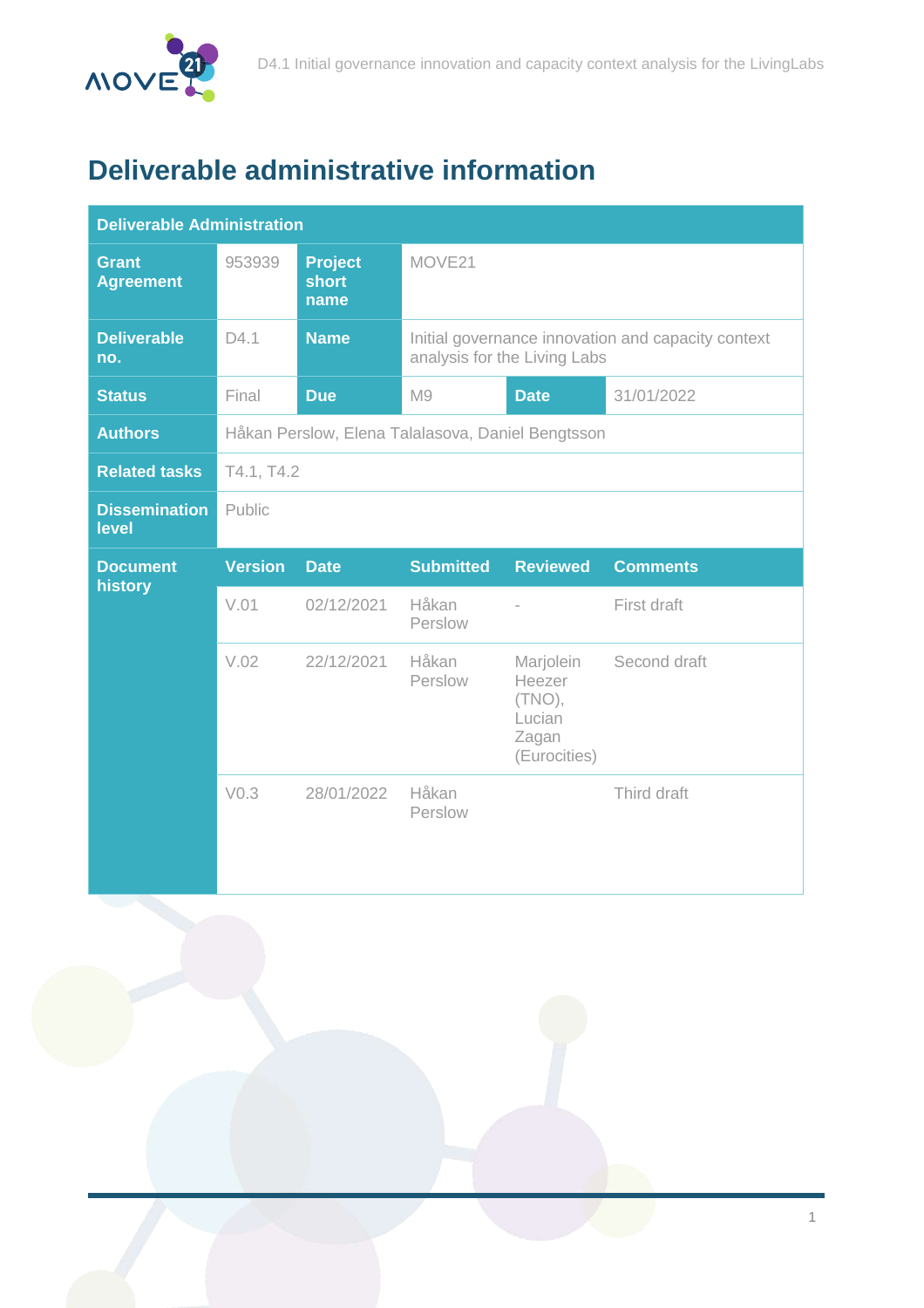

#### Legal Disclaimer

MOVE21 is co-funded by the European Commission, Horizon 2020 research and innovation programme under grant agreement No. 953939 (Innovation Action). The information and views set out in this deliverable are those of the author(s) and do not necessarily reflect the official opinion of the European Union. The information in this document is provided "as is", and no guarantee or warranty is given that the information is fit for any specific purpose. Neither the European Union institutions and bodies nor any person acting on their behalf may be held responsible for the use which may be made of the information contained therein. The MOVE21 Consortium members shall have no liability for damages of any kind including without limitation direct, special, indirect, or consequential damages that may result from the use of these materials subject to any liability which is mandatory due to applicable law.

Copyright © MOVE21 Consortium, 2021.

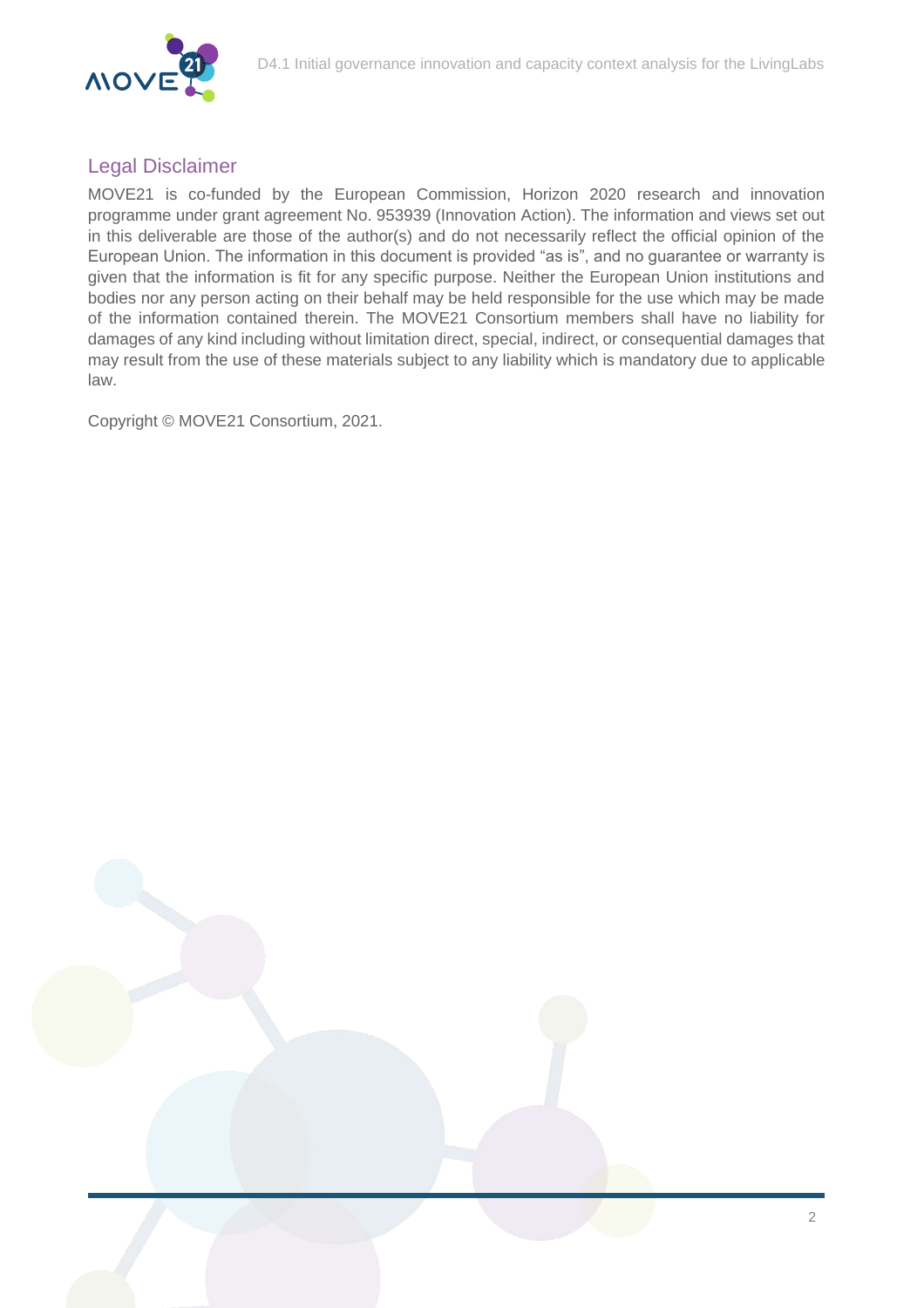

# **Project Executive Summary**

The main objective of MOVE21 is to transform European cities and functional urban areas into climate neutral, connected multimodal urban nodes for smart and clean mobility and logistics. MOVE21 will do this through an integrated approach in which all urban systems are connected, and which addresses both goods and passenger transport together. As a result, MOVE21 will improve efficiency, capacity utilisation, accessibility and innovation capacity in urban nodes and functional urban areas.

The integrated approach in MOVE21 ensures that potential negative effects from applying zero emission solutions in one domain are not transferred to other domains but are instead mitigated. It also ensures that European transport systems will become more resilient. Central to the integrated approach of MOVE21 are three Living Labs in Oslo, Gothenburg, and Hamburg and three replicator cities Munich, Bologna and Rome. In these, different types of mobility hubs and associated innovations are tested and means to overcome barriers for clean and smart mobility are deployed. The Living Labs are based on an open innovation model with quadruple helix partners. The co creation processes are supported by coherent policy measures and by increasing innovation capacity in city governments and local ecosystems. The proposed solutions deliver new, close to market ready solutions that have been proven to work in different regulatory and governance settings. The Living Labs are designed to outlast MOVE21 by applying a self-sustaining partnership model.

## **MOVE21 partners**

The MOVE21 consortium consists of 24 partners from seven different European countries, representing local city authorities, regional authorities, technology and service providers, public transport companies, SMEs, research institutions, universities and network organisations.

- **Norway**: City of Oslo, Viken County, Ruter, Urban Sharing, Mixmove, Institute of Transport Economics, IKT-Norge
- **Sweden**: City of Gothenburg, RISE Research Institutes of Sweden, Business Region Gothenburg, Volvo Technology, Renova, Parkering Göteborg
- **Germany**: City of Hamburg, City of Munich, Hafencity University Hamburg, Deutsche Bahn Station & Service
- **Italy**: Metropolitan City of Bologna, Roma Servizi per la Mobilità, Roma Tre University
- **Belgium**: Eurocities, Polis
- **The Netherlands**: TNO
- **Greece**: Hellas Centre for Technology and Research



<https://twitter.com/move21eu>

<https://www.linkedin.com/company/74707535/>

For further information please visit **[www.move21.eu](http://www.move21.eu/)**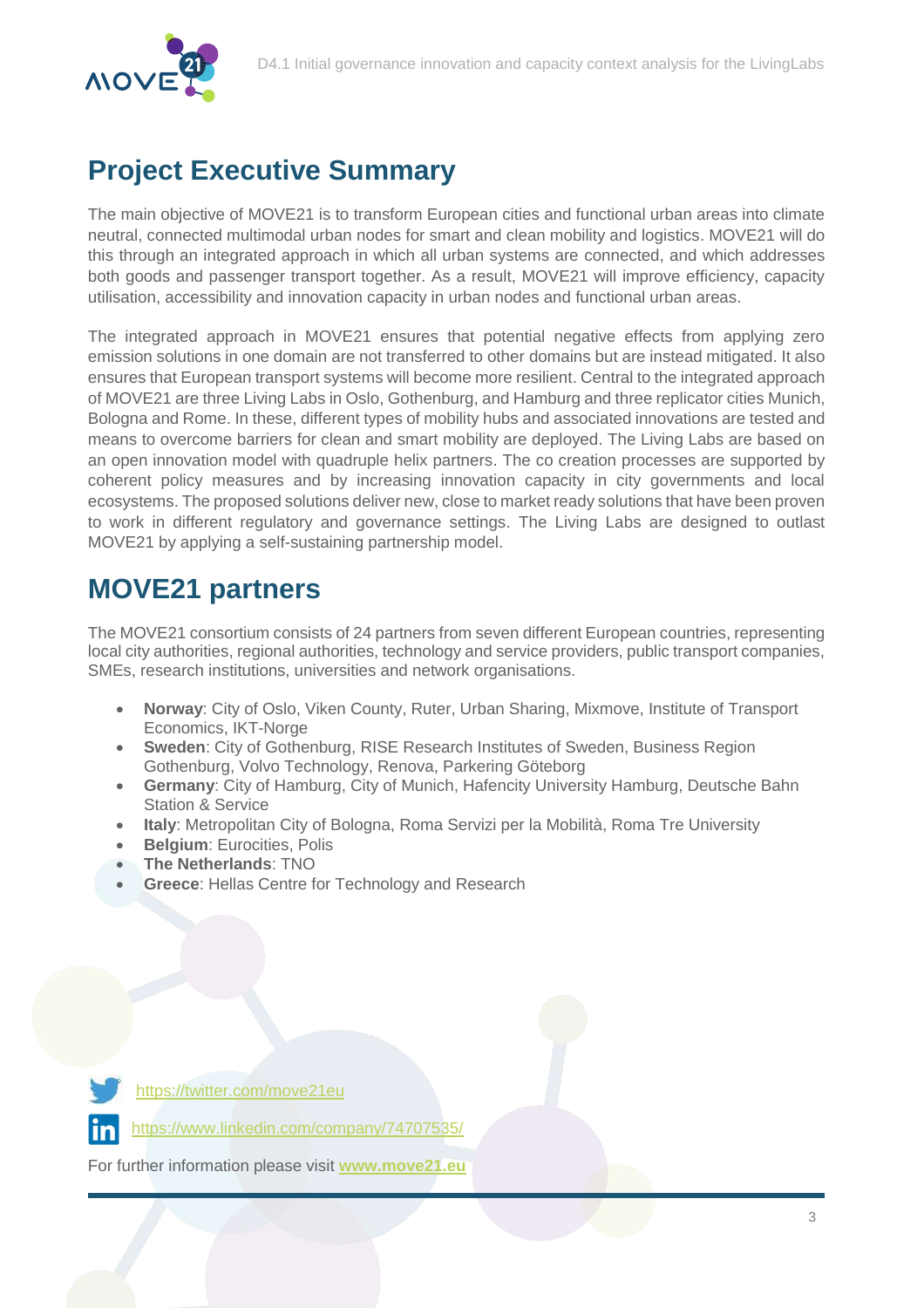

## **Deliverable executive summary**

Deliverable D4.1 provides the initial governance assessment of the three Living Lab Oslo, Gothenburg and Hamburg, as well as a state of the art in the field of governance innovation, including a literature overview and a case study of the city of Antwerp.

The literature review covers some of the latest research within the field of governance innovation, with an emphasis on experimental governance and governance of mobility. The review describes different roles that the municipalities can assume when dealing with urban experiments. These are context dependent, but may include roles such as promoter, enabler, architect or provider. In addition, the review outlines the factors that define a successful governance process (inclusivity, accountability, impartiality, administrative competence, learning capacity, timeliness) and successful process outcome (diversity, connectivity, polycentricity, redundancy and directionality). Furthermore, it touches upon the importance of learning in the process of experimental governance, particularly through questioning the underlying assumptions and societal structures, and reformulating the problem itself.

The case study of Antwerp is then described as an example of mobility governance. The case features several good practices and strategies that could be adopted within MOVE21 and broadly, by the participating cities. It stresses the importance of a collaborative approach and recognizes the value of broad societal acceptance, favours holistic but adaptable planning processes and being open to experimentation, and generally provides an inspiring example of strong leadership and vision that guides and permeates all development projects.

The results from the governance assessment of Oslo, Gothenburg and Hamburg are then provided. The assessment is based on four parameters: policy and regulation, stakeholders, legitimacy and resources, and includes a general overview of the mobility landscapes in the three cities.

The report rounds up with a set of general observations, which reflect on the similarities between the three cities in connection to the results of the literature review and the case study. First, it is concluded that fragmented governance justifies *broad engagement of stakeholders*, particularly underrepresented groups and groups that may form opposition to the project. The need to view *pilot projects as negotiated solutions* is also highlighted. *Aligning the vision and objectives* is then mentioned as an important tool to ensure successful stakeholder engagement. Next observation elaborates on *the role distribution between the public and the private sector*. The final reflection centres around the *future importance of resource constraints*, particularly when it comes to land, physical infrastructure, and financial resources.

*Keywords* Governance, innovation, mobility, urban experiments, living labs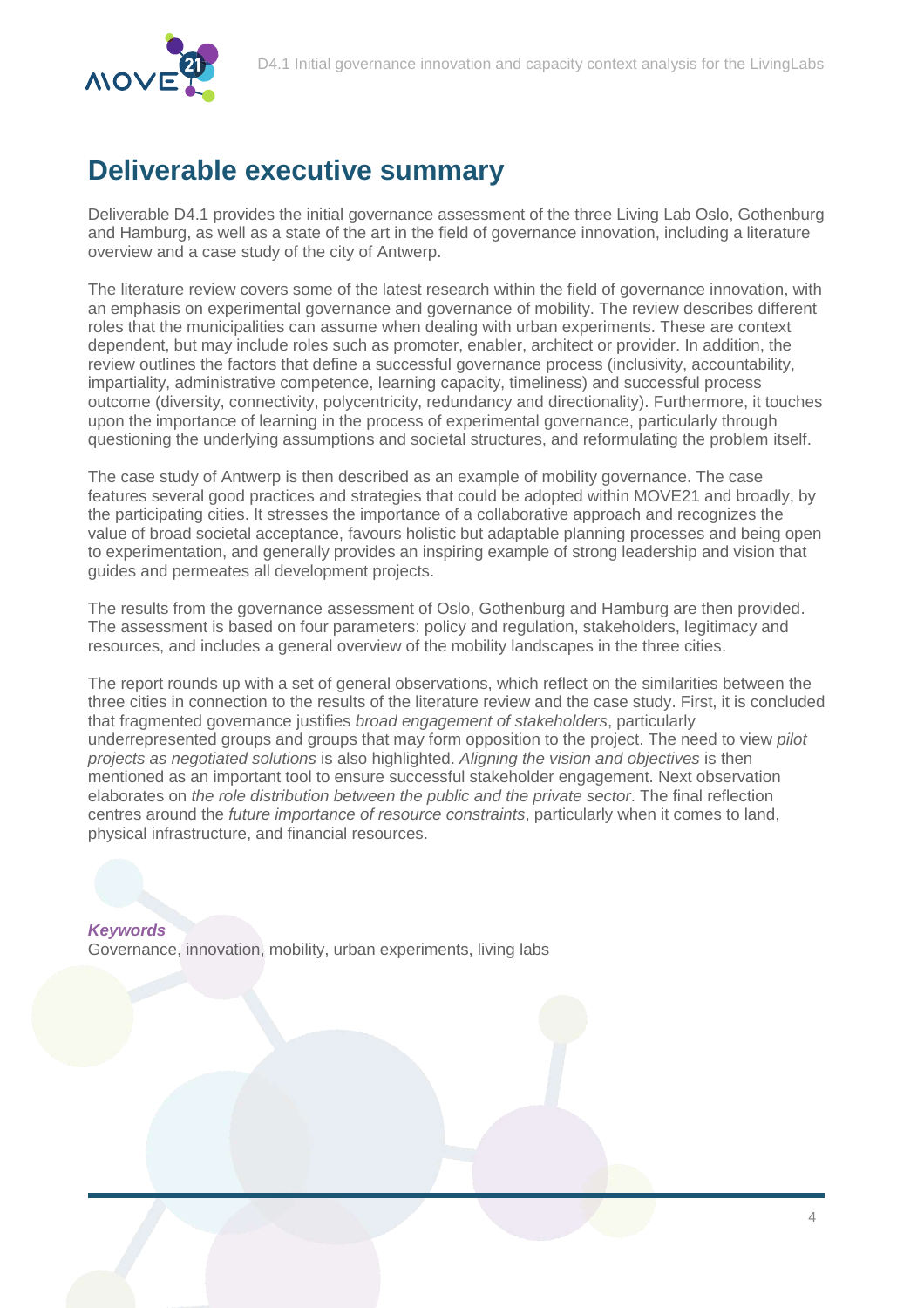

# Table of contents

| $\overline{2}$                  |                                                                        |  |
|---------------------------------|------------------------------------------------------------------------|--|
| 2.1<br>2.2<br>2.3<br>2.4        |                                                                        |  |
| $\overline{\mathbf{3}}$         |                                                                        |  |
| 3.1<br>3.2                      |                                                                        |  |
|                                 | 4 GOVERNANCE INNOVATION IN THE CONTEXT OF MOBILITY: STATE OF THE ART11 |  |
| 4.1<br>4.2 <sub>2</sub>         | EXPERIMENTAL GOVERNANCE AND EVALUATION OF GOVERNANCE PRACTICES 11      |  |
| 5                               |                                                                        |  |
| 5.1<br>5.2<br>5.3               |                                                                        |  |
| $6\phantom{1}$                  |                                                                        |  |
| 6.1<br>6.2<br>6.3<br>6.4<br>6.5 | FRAGMENTED GOVERNANCE AND BROAD ENGAGEMENT OF STAKEHOLDERS27           |  |
|                                 |                                                                        |  |
|                                 |                                                                        |  |
|                                 |                                                                        |  |

# List of figures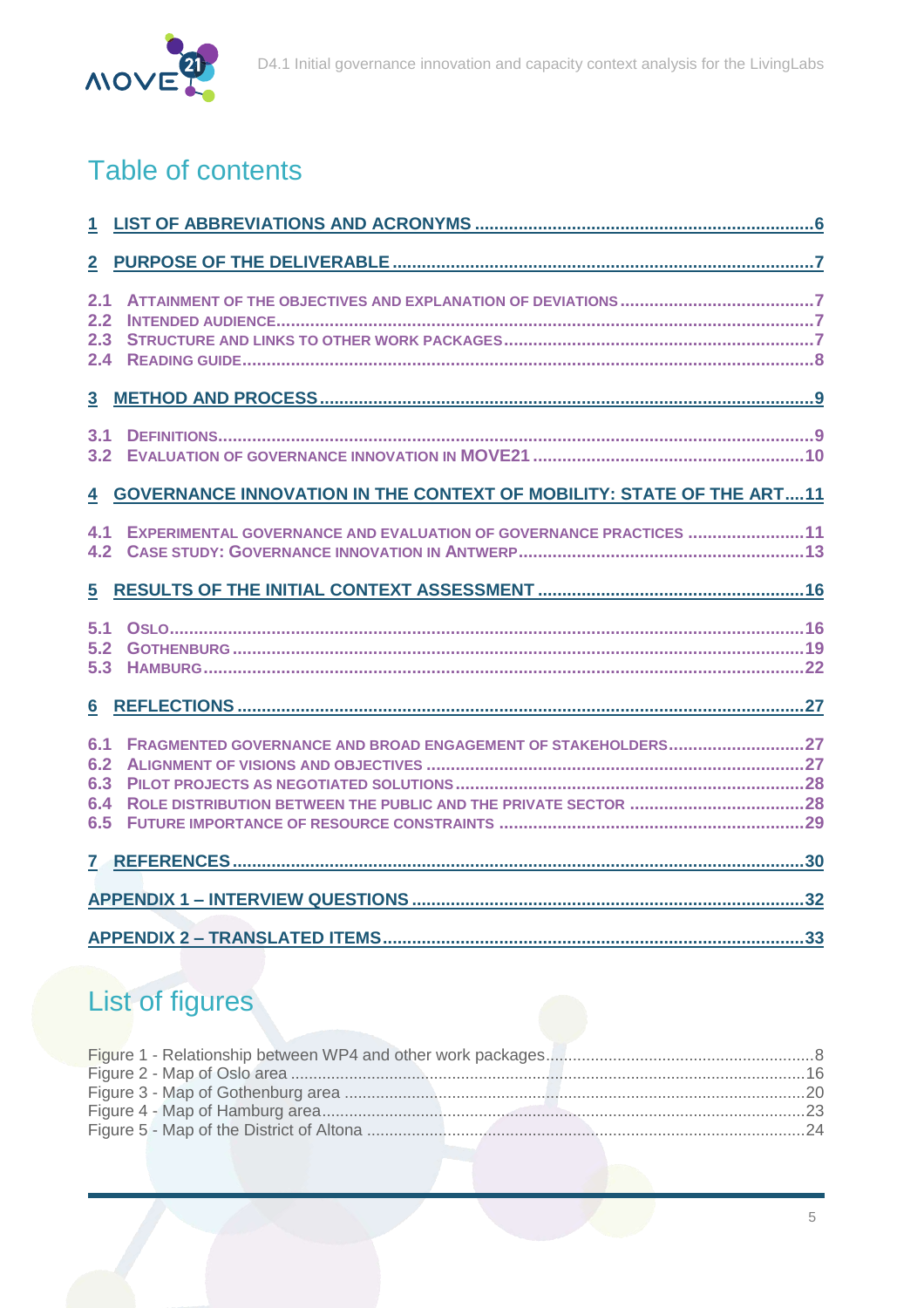

# <span id="page-6-0"></span>**1 List of abbreviations and acronyms**

| Acronym | <b>Meaning</b>             |
|---------|----------------------------|
| EC      | <b>European Commission</b> |
| GA      | <b>Grant Agreement</b>     |
| WP      | <b>Work Package</b>        |

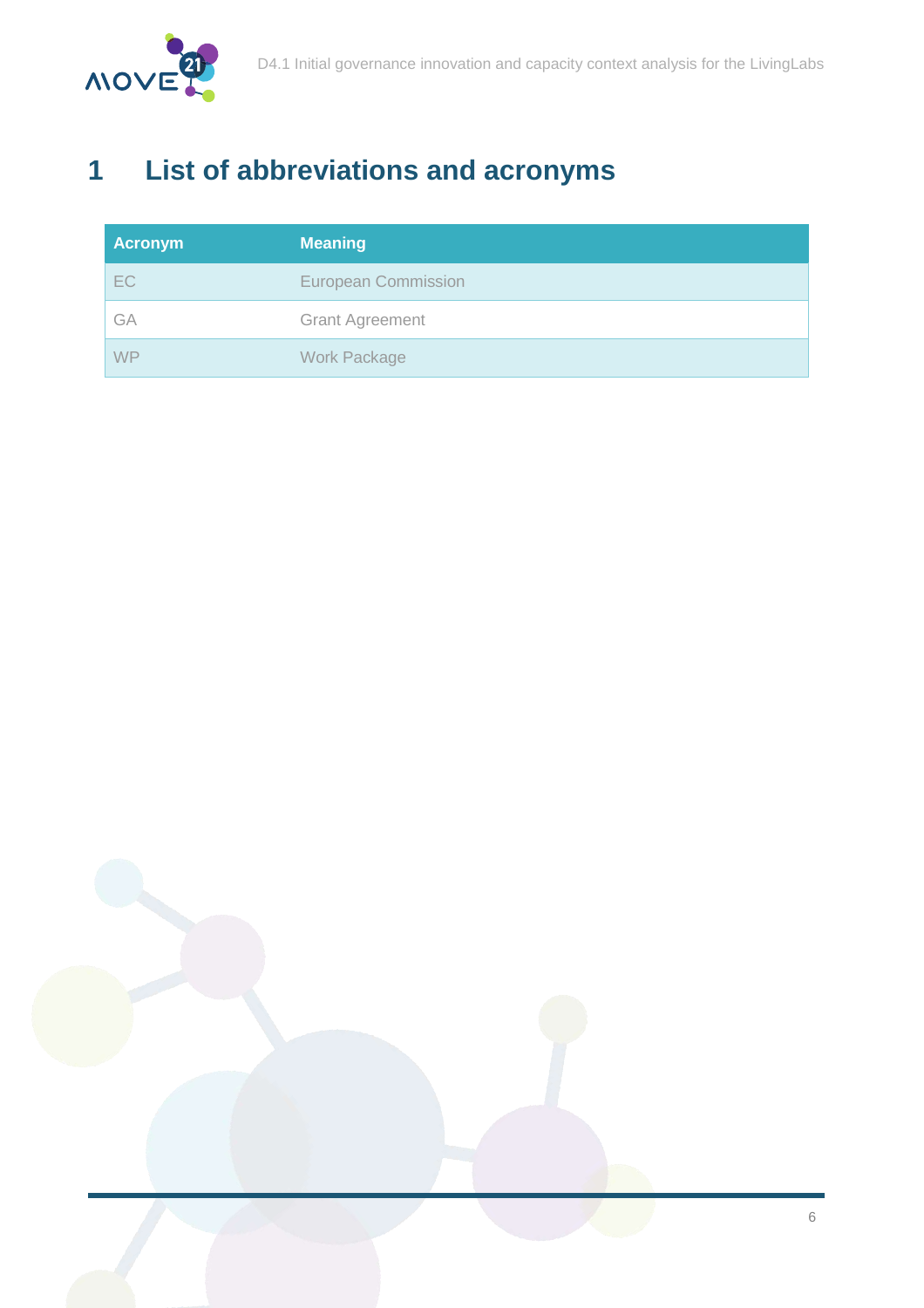

# <span id="page-7-0"></span>**2 Purpose of the deliverable**

This chapter lays out the objectives of the deliverable, intended audience and structure of the report. In addition, it outlines the links between the work package containing this deliverable and other work packages in MOVE21, to set the report in the broader project context.

#### <span id="page-7-1"></span>2.1 Attainment of the objectives and explanation of deviations

This deliverable corresponds to the Description of Action in work package 4. It aims to map the governance environment for Oslo, Gothenburg and Hamburg based on a set of pre-defined parameters, described in the method section.

The interviews which form the basis for the main content of chapter [5](#page-16-0) of this report were held in November 2021, which corresponds to Month 7 of the project duration. At that stage, the living labs had just been launched in the pilot cities and the project partners still had a long way to go before any concept for mobility hubs could be described. This is the main reason why the parameters in section [5](#page-16-0) could not fully be answered, and why section [6](#page-27-0) does not contain concrete recommendations. Instead, the section features observations and considerations related to the governance aspects of the forthcoming work in the cities.

#### <span id="page-7-2"></span>2.2 Intended audience

The intended audience for the report is the project partners of MOVE21 who can benefit from getting an overview of the potential governance issues, as well as a better understanding of governance conditions in the cities.

#### <span id="page-7-3"></span>2.3 Structure and links to other work packages

MOVE21 contains several tasks and work packages which are closely connected to WP4 [\(Figure 1\)](#page-8-1). The clearest links are to WP6 (Tasks 6.2.1-6.2.3), which identifies actions to develop policies and innovation capacity. The Description of Action indicates that WP4 participates in these tasks, but the matter of how the participation is organised still needs to be defined. The reflective monitoring process, which is a part of WP6, could provide an opportunity to identify governance related needs and challenges, which can then be addressed jointly by WP4 and 6.

As WP4 also includes an element of innovation, namely promoting innovative governance, there is a clear link to Task 1.3 Innovation Management. The Innovation Management structure is an operative working guide and can serve as a working method to address governance aspects of the pilot projects or other parts of the project.

In addition, WP4 will provide input to the knowledge exchange and capacity building in the Community of Practice, carried out within WP7, as well as providing governance contexts to WP3 and WP5.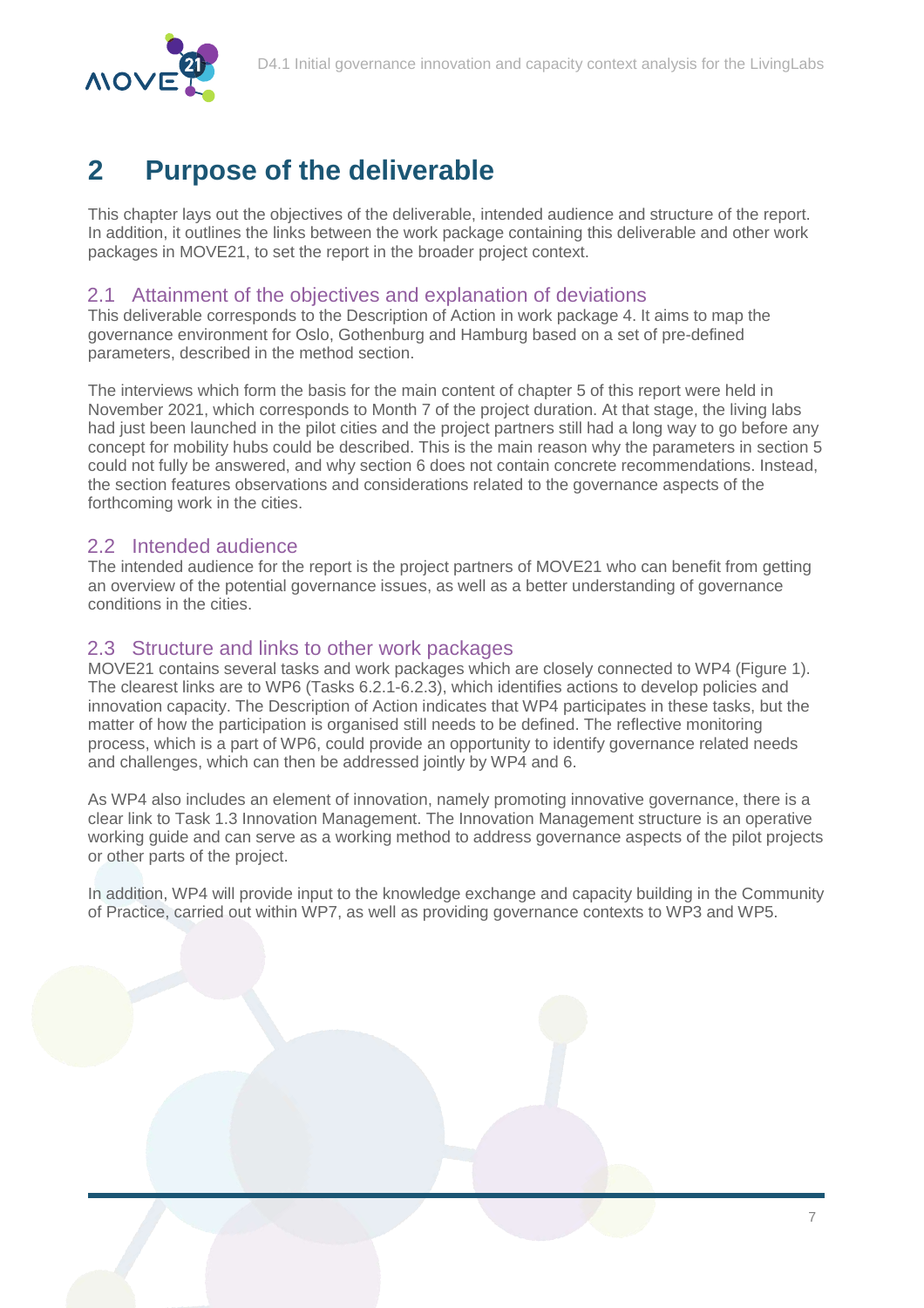

*Figure 1. Relationship between WP4 and other work packages*

#### <span id="page-8-1"></span><span id="page-8-0"></span>2.4 Reading guide

The report is structured as follows. First, the method and the analytical framework are introduced. Then, a state of the art in the field of governance innovation is provided, including a literature overview and a case study of the city of Antwerp. As the next step, results from the context assessment for the three cities are presented. The report is finalized with a set of reflections that draw from the results of the literature review, case study and assessment results.

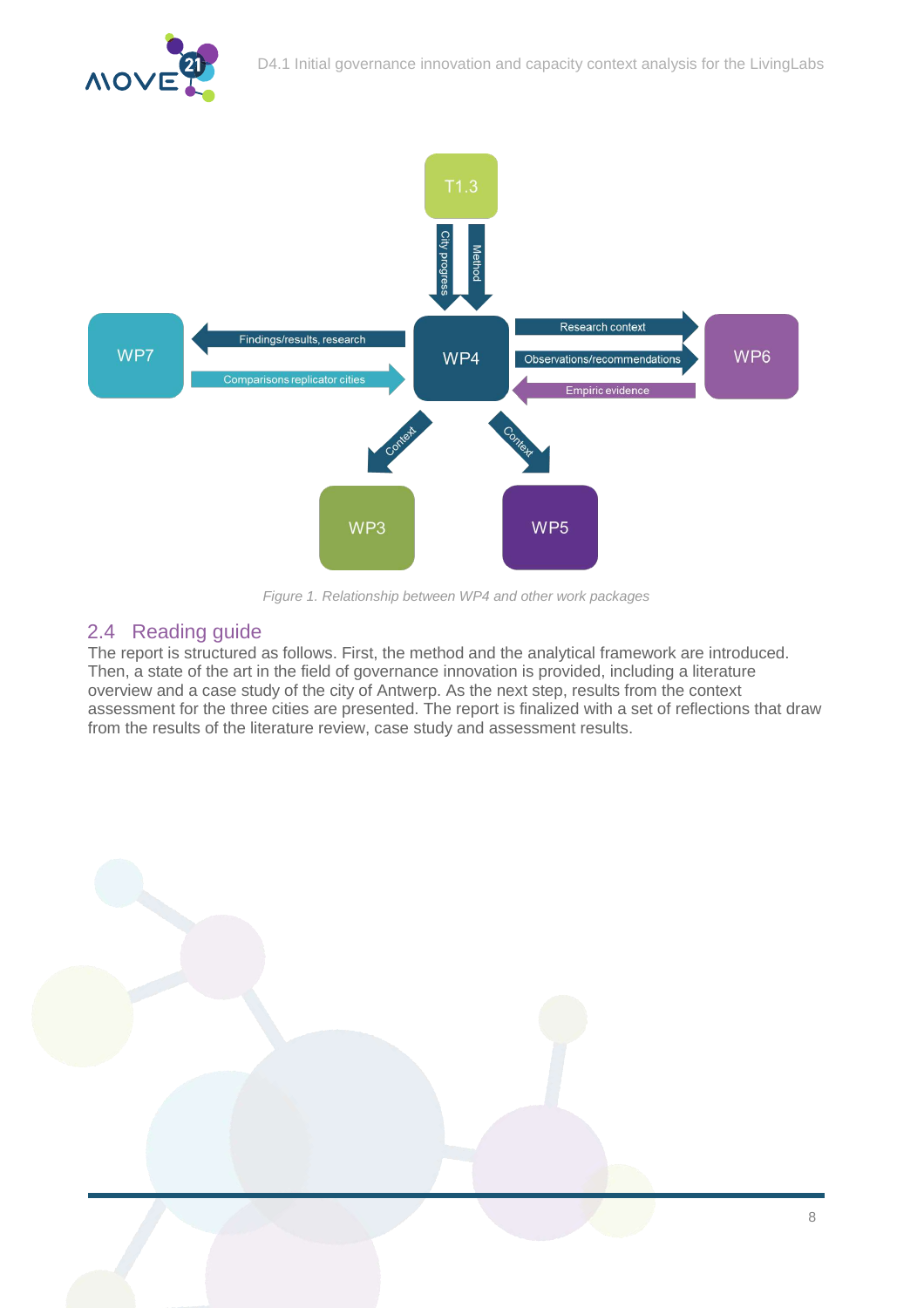

## <span id="page-9-0"></span>**3 Method and process**

To establish the initial governance context assessment, a set of parameters have been chosen to reflect various governance issues relevant for the Living Labs/test sites. The parameters chosen are based on the initial pre-assessment, carried out during the proposal phase of the project, and are derived from the Technological Innovation Systems (TIS) framework<sup>1</sup>. The parameters are<sup>2</sup>:

- Policy and regulations
- **Stakeholders**
- Legitimacy
- Resources

From these parameters, a set of questions were drafted, which formed the basis for the interviews with key persons within the Living Labs, representing different types of organisations. For each city, two to three interviews were conducted. The purpose of interviewing representatives from different organisations was to gain a more detailed overview of the contexts for the city and the test sites. It is, however, worth mentioning that actors external to the project might have a different view on the governance aspects, for example in terms of legitimacy of the potential solutions or stakeholder inclusion. These views will be incorporated at the later stages of the project when the Living Labs have made progress in defining the concepts for the tested solutions.

In addition to the interviews with the cities, a case study based on an interview with a representative from the city of Antwerp was conducted. The city of Antwerp was chosen since it is often mentioned to be at the forefront of sustainable mobility efforts in Europe. Furthermore, a literature overview was conducted by looking at the findings from the latest (2017-2021) research in the field of mobility governance and experimental governance. The literature review and the case study aimed to provide an additional lens through which to analyse the interview findings, as well as to set the interview results in a broader context. It was guided by the following questions:

- 1. What does the latest research say about experimental governance in general and urban mobility experiments in particular?
- 2. How are governance practices evaluated? What can be considered a good governance practice?
- 3. How can this knowledge be applied to support the development of MOVE21 Living Labs?

#### <span id="page-9-1"></span>3.1 Definitions

 $\overline{a}$ 

**Governance** in the context of this project relates to the mechanisms, processes, relations, and interactions used to organise the provision of public goods and services (mobility services) or implement projects (living labs). It includes elements such as:

- Policies and goals (on different levels)
- Relationships and divisions of rights and responsibilities between different actors (e.g., different parts of the city), citizen involvement and participation in decision-making
- Capabilities and leadership

**Governance innovation** in the context of this project concerns developing better ways to organise and govern, with the goal of significantly improving the provision of public goods and services.

<sup>1</sup> The framework is used in the innovation research community to describe the processes and structures that hinder or drive a technological development, but has also been applied to study social innovations and urban innovation systems.

<sup>2</sup> The initial pre-assessment framework included three additional parameters: *Markets and customers*, *Direction of search*and *Entrepreneurial experimentation.* These were excluded from the assessment due to lack of information at this stage of the project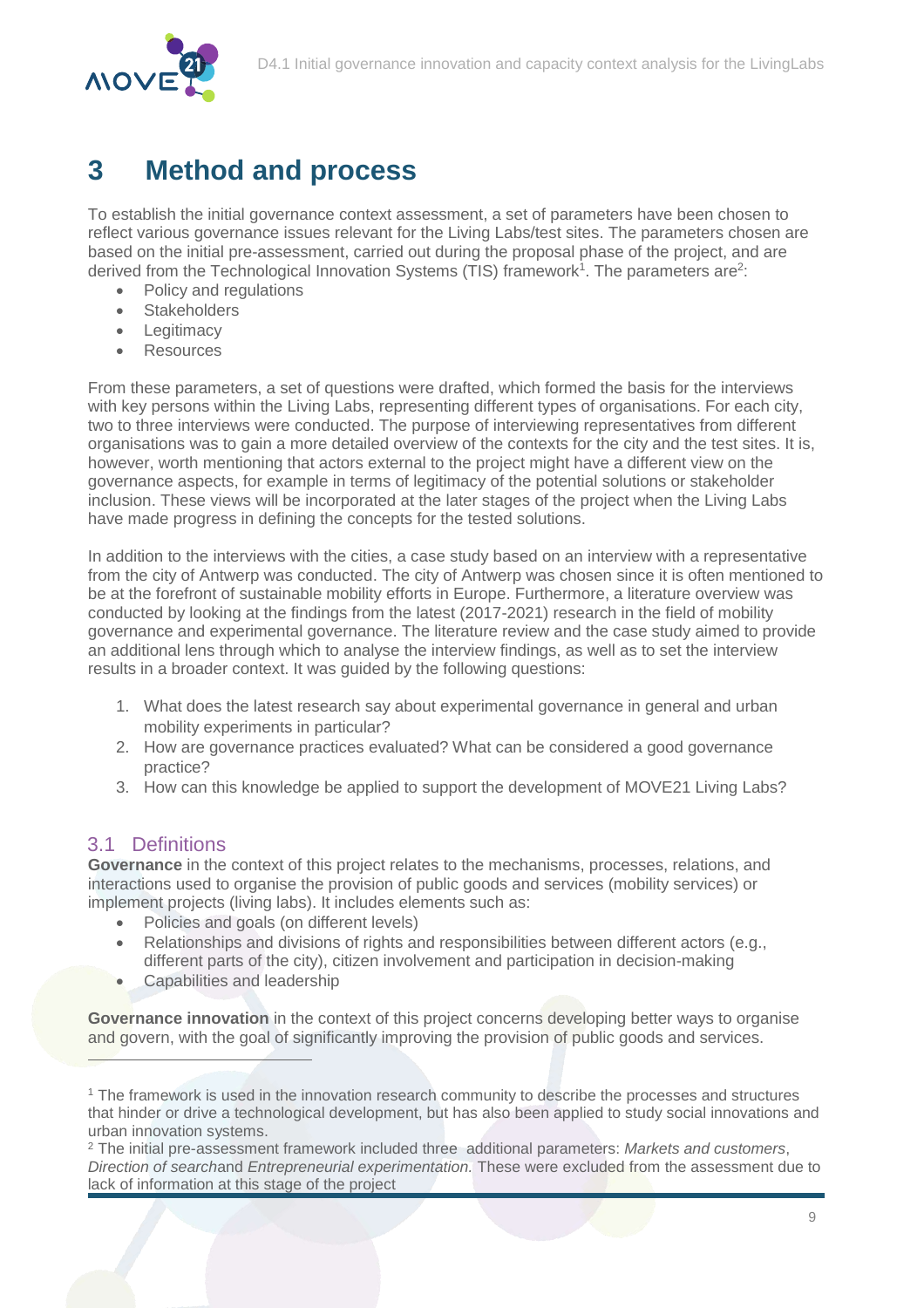

Consensus, inclusiveness, transparency, accountability, proactivity, and responsiveness are some of the criteria frequently used to assess the functioning of the governance processes. Several broad strategies can be employed to improve these processes, such as using data to support decisionmaking, designing better policies, and more straightforward and efficient implementation stakeholder engagement, anticipating future needs. All these are discussed below.

#### <span id="page-10-0"></span>3.2 Evaluation of governance innovation in MOVE21

MOVE21 has established a set of indicators to monitor and assess progress and impact. These range from emission reduction to social aspects related to the project and cover most parts of the actions of the project. Four of the established indicators are directly related to the work and progress within the area of governance, although they include actions that formally are carried out within several work packages.

Below is a description of the indicators, including the definition, means of monitoring and targets. The numbering corresponds to the categorisation applied in the Impact analysis framework for the Living labs (D8.1).

#### *Indicator 4.1: Perceived improved understanding of the governance drivers and barriers to the implementation of MOVE21 solutions*

This indicator aims to assess the ability of the main actors to identify governance aspects relevant for the implementation of pilot projects. The indicator will be monitored through interviews, e.g., the Reflective monitoring within WP6. The assessment scale is the following: no understanding – limited understanding – good understanding. The target value is that all three cities have a good understanding of governance barriers and drivers. The points of measurements will be chosen based on the schedule of the related activities, e.g., the interviews.

#### *Indicator 4.7: Number of policy solutions proposed or implemented for ensuring the successful establishment of MOVE21 mobility hubs*

The planned pilot projects will most likely include an aspect of policy development, where different sets of policies and/or regulations are changed or used to develop successful mobility solutions. This will be monitored through the interviews, where the relevant organisations would describe in what way they are using and/or adapting the existing policies or regulations to ensure the success of the pilot projects. We assume that all pilot sites will require one policy solution for each site. This target should not be seen strictly as a quantitative target, as more policy development not necessarily means that a pilot project is improved.

#### *Perceived improved understanding of the potential for the upscaling of MOVE21 solutions*

A central aspect of MOVE21 is that the upscaling potential should be assessed for each pilot project. This indicator aims to capture the perceived understanding of the scaling potential. As with the first indicator, this will be assessed on a scale from no understanding to good understanding, based on the observations collected from the interview process.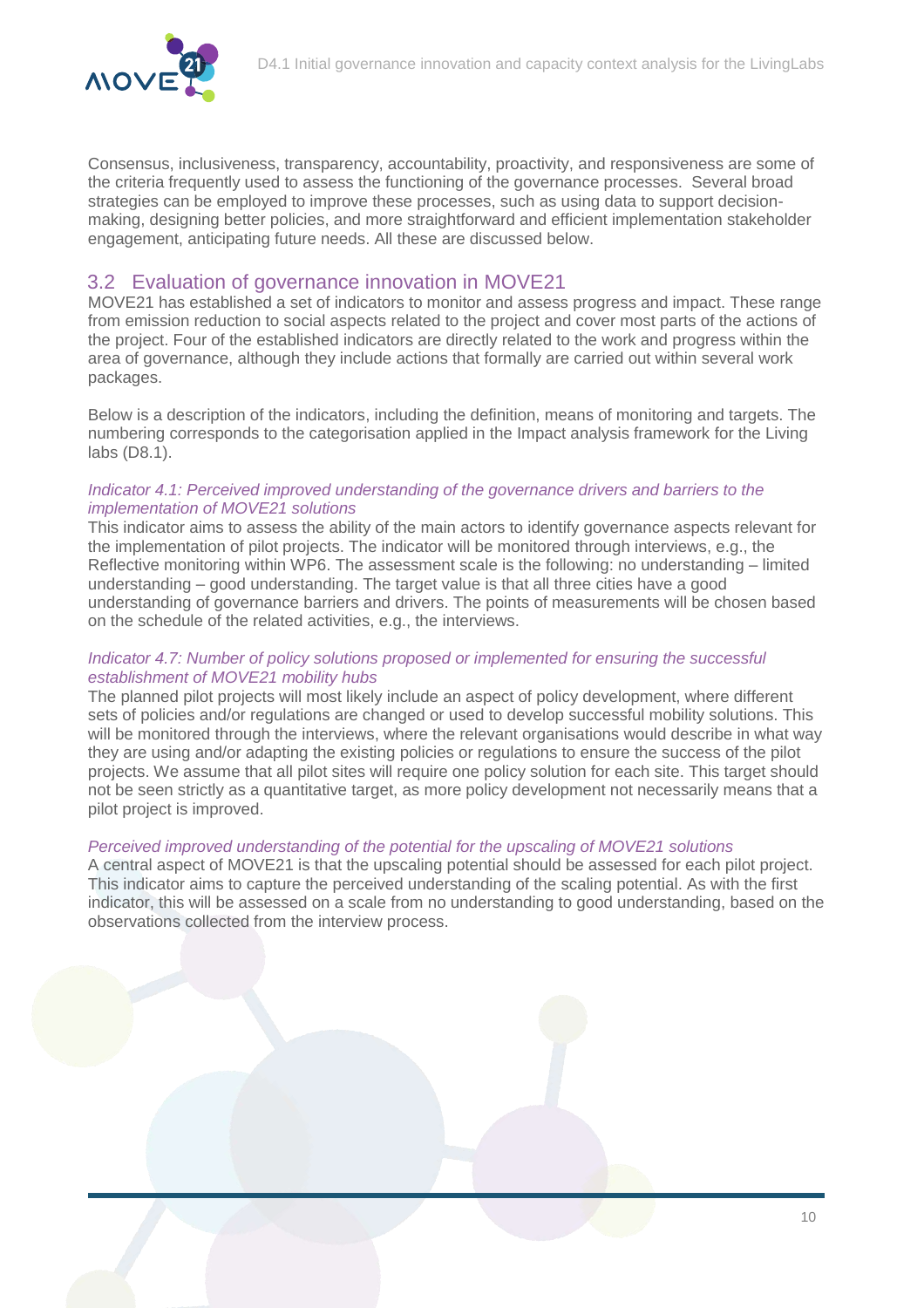

### <span id="page-11-0"></span>**4 Governance innovation in the context of mobility: State of the art**

This chapter provides a literature overview of the latest research within the field of governance innovation, with an emphasis on experimental governance and governance of mobility, as well as a practical example from the city of Antwerp to illustrate some of the good practices identified in the research.

#### <span id="page-11-1"></span>4.1 Experimental governance and evaluation of governance practices

Governance through pilots and living labs (experimental governance) can be seen as one way to govern mobility at the municipal level (Landgren & Paulsson, 2021). Experimental governance has been looked at through various theoretical and analytical lenses, including through focusing on the role of municipalities, evaluation of the experiments, and common dilemmas and trade-offs.

#### <span id="page-11-2"></span>4.1.1 The role of municipalities in experimental governance

One of the more common research questions concerns the role of municipality in the process. Eneqvist and Karvonen (2021) point out the strategic functions for municipalities in experimental governance, namely, visioning, facilitating, supporting, amplifying, and guarding. Similarly, in the context of local innovation, Kronsell and Mukhtar-Landgren (2018) identify three municipality roles – promoter, enabler and partner. Notably, similar roles have been identified while researching the municipality role in governing shared mobility and, more broadly, the sharing economy. Hirschhorn et al. (2019) identify six governance approaches to MaaS based on the various roles the municipality may have: analyser, architect, convener, experimenter, lawmaker, and provider.

Reflecting on the potential roles of municipalities as central actors in implementing MOVE21 living labs provides valuable inputs to T4.3, where governance strategies will be discussed, but is also worth keeping in mind in the design stage of the pilot sites. However, it is important to remember that cities are only one of the many stakeholders involved in governing mobility. Thus, the discussions should be mindful of the presence of the other actors and their potential roles.

#### 4.1.2 Evaluation of urban experiments

Another research stream tackles the evaluation of sustainability experiments. Luederitz et al. (2017) introduce an evaluation scheme for sustainability transition experiments. The holistic assessment suggested by the authors includes, besides evaluating the outcomes and outputs, an evaluation of inputs and processes. Similarly, van Geenhuizen (2018) introduces several key performance factors for urban living labs. The framework mentions success factors across the following dimensions: cocreation, values, networking and real-life environment (access and attractiveness).

These evaluation frameworks are inspired by the concepts from good governance, an established approach to evaluate governance practices with an emphasis on the process for making decisions. With origins in the field of international development, the approach has been used extensively in the context of local governance (Taylor, n.d.). At the core of the approach are six principles that determine an exemplary governance process: inclusivity, accountability, impartiality, administrative competence, learning capacity, timeliness.

Arguably, these principles can be applied to any area where governance aspects are present. In the context of MOVE21, taking these principles into account could help design a better governance process surrounding the living labs.

A similarly normative, albeit more outcome focused, concept is that of the five criteria for transformative governance, synthesized by Könnölä et al. (2021). The authors derive – and test on a case study of the Finnish transportation system – the five vectors of change for the ecosystem surrounding the innovations: diversity, connectivity, polycentricity, redundancy and directionality. By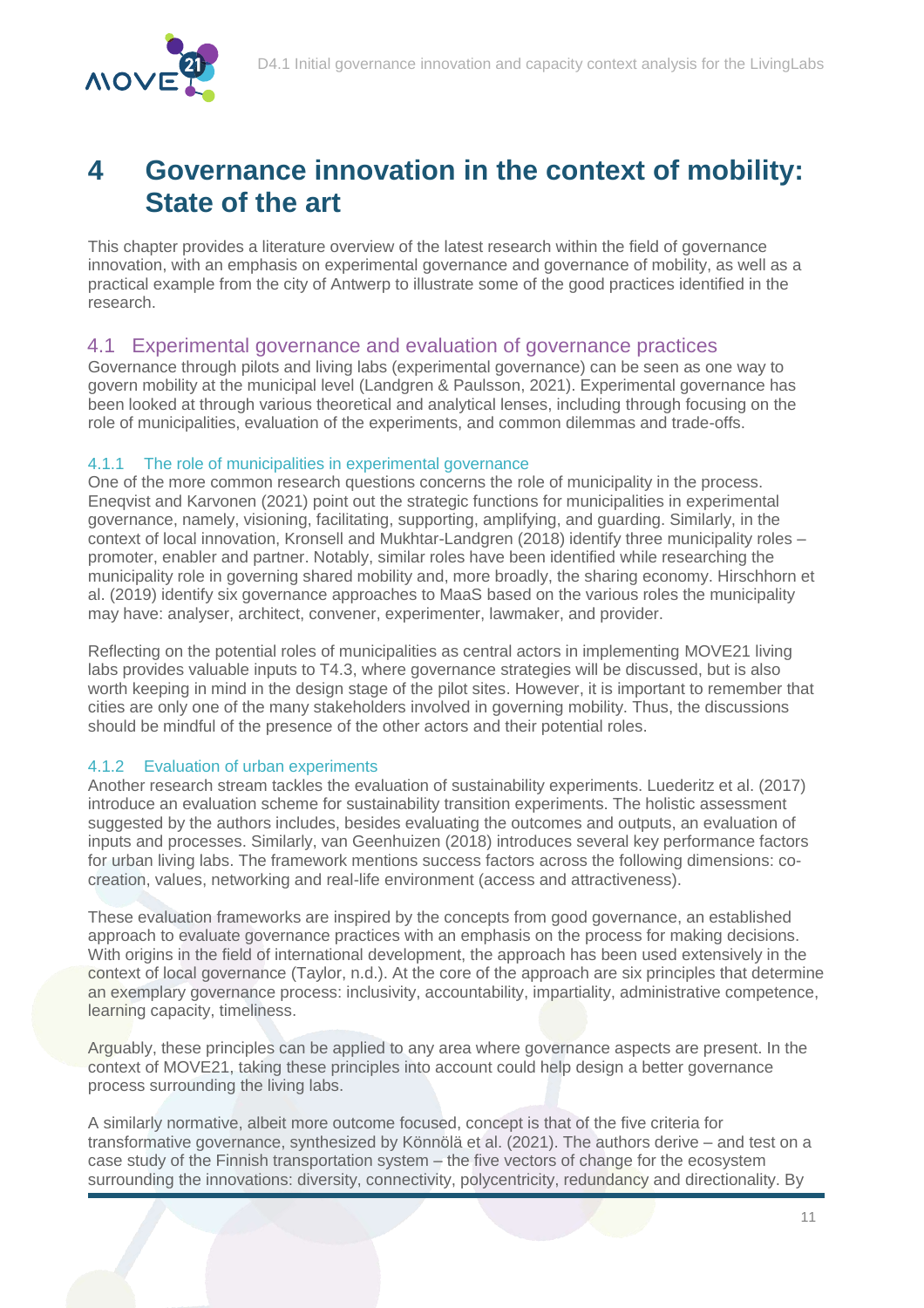

extension, to evaluate the experiments conducted within MOVE21, the following question could be asked: In what ways does the living lab design promote or facilitate the diversity, connectivity, polycentricity, redundancy and directionality of the local transportation system? To adequately answer the question, there needs to be an understanding of the broader governance context in the cities – to ensure that the living labs complement the already existing solutions. This deliverable is a milestone on the road to create such an understanding.

#### 4.1.3 Dilemmas and challenges faced by the living labs

The process for designing a living lab is not straight forward; and just following the good practices will not necessarily be enough to yield the best results. This is partly due to the presence of several dilemmas and trade-offs, covered by another research stream related to urban experiments. According to Engels, Wentland and Pfotenhauer (2019), general dilemmas for experimental governance include the following:

- 1. *Testing emergent technologies vs. demonstrating viability*. Testing technologies with lower TRL level can provide unique insights and help develop solutions with disruptive potential. However, ambition in this respect often comes into conflict with demonstrating the viability of the living lab. Creating a viable and functioning test environment while testing the technologies with potential for system transformation can prove to be a hard balance to strike. This dilemma is somewhat less relevant for MOVE21 as the core technological solutions are already decided on. Still, striving for including a strong innovative aspect throughout the process and not solely focusing on incremental, marginal changes is a potentially relevant takeaway.
- 2. *Unique real-world settings vs. scalable solutions*. Scalability potential sometimes comes at the cost of place-specific features and adjustments. Whether easy scalability and applicability through, e.g., generic design and standardized solutions, should be favoured, or whether more emphasis should be placed on tailoring the lab to the surrounding environment is at the core of this dilemma. The dilemma highlights the fact that the road from living lab implementation to living lab upscaling is not linear. For MOVE21, the trade-off is extremely relevant and should preferably be discussed early on, while changes to the living lab design are still possible.
- 3. *Controlled experimentation vs. messy co-creation*. The more people are involved in the design of the lab, the harder it is to govern its implementation and the more dissipated the control of the process becomes. At the same time, stakeholder involvement can provide unique insights and facilitate the uptake of the solutions. How to negotiate the balance between involvement and implementation efficiency is a central dilemma for MOVE21, expected to be discussed in several WPs.

Docherty, Marsden and Anable (2018) look at the challenges for smart mobility experiments and identify the following four recurring issues:

- 1. *Short vs long game*. The issue is related to keeping the long-term goals in mind while striving for a success in implementation of a particular solution. This challenge is somewhat related to dilemma 1 above. The trade-off becomes evident when successful implementation of the pilot creates potential for negative externalities and governance issues in the long-term. For MOVE21 and at this stage of the project, this trade-off between viability of the pilot solution and the long-term impact is central. While successful implementation of the living labs themselves is one important measure of the project success, the long-term impacts should be kept in mind and discussed.
- 2. *Who pays*. The issue is related to the potential need for rethinking how the transportation system is paid for. For MOVE21, this is less relevant as no radical redesign of financial streams are expected.
- 3. *Information asymmetries*. The challenge concerns data and the tensions between providing open data and private sector data usage. This challenge is somewhat specific to smart mobility projects, and although data related considerations will likely arise in MOVE21, it is likely to be less central and more manageable.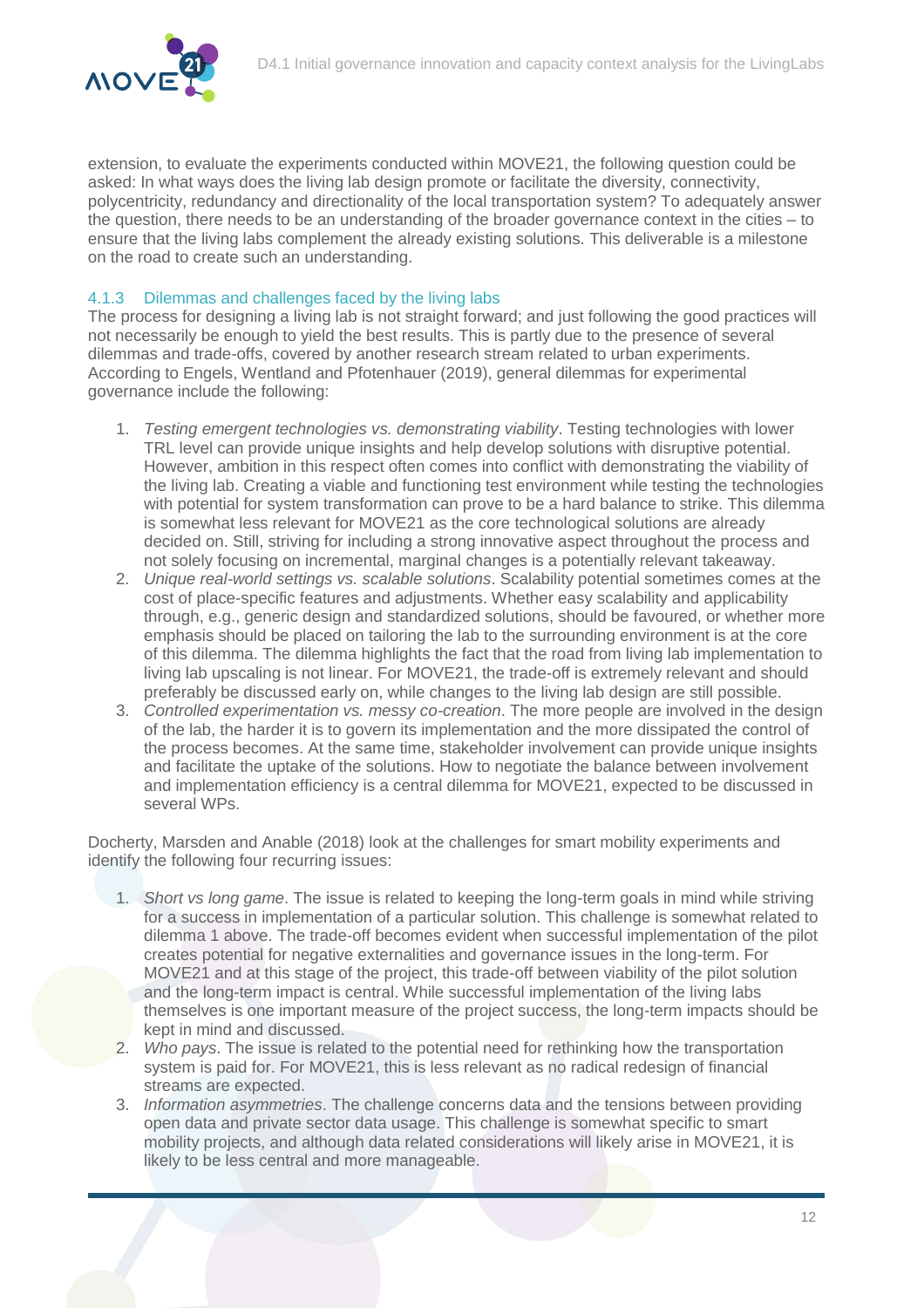

4. *Business model, equity, and inclusion*. Related to the previous one is the challenge concerned with the distributional impacts of the solution. Distributional impacts have grown to become an issue of concern for many smart mobility projects, even if they weren't initially considered. For example, in the Horizon 2020-funded project RUGGEDISED, the question of distributional justice became a central issue to manage for Glasgow, one of the three lighthouse cities where smart city solutions were demonstrated.

In a survey-based study of urban mobility and living labs in the EU, EIT (2021) outlined the following five frequently encountered challenges: long-term financial sustainability, efficient upscaling, knowledge transfer, user involvement and citizen engagement, and goal alignment between different stakeholders. All these challenges are directly related to governance and are likely to occur within MOVE21.

#### 4.1.4 Impact strategies and the importance of learning

Strategies for transformative change through experimental governance generally involve three aspects: embedding the lab structure in the surrounding environment, translating the lab structure elsewhere (replicating), and upscaling (von Wirth et al., 2018). In all these aspects, learning plays a crucial role. Learning loops are generally considered a favourable outcome of experimental governance (and a good governance principle). Ersoy and van Bueren (2020) distinguish between single, double and triple loop learning in the context of urban living labs. Single loop learning is concerned with reflecting on activities and improved practices for better outcomes, while double loop learning reflects on the decision-making process. Triple-loop learning, in turn, is concerned with system level transformation, questions the underlying assumptions and societal structures, and reformulates the problem itself.

For MOVE21, this finding solidifies the importance of the knowledge exchange between the cities, continuous reflections on the process, and systematic documentation of any obstacles and process steps. There, the design of the *Reflective Monitoring guide* (D6.1) could come into play. Furthermore, the insight creates an opening for a move active, intervention-based research process. Namely, designing the interview questions in a way that would allow the participants to reflect on and question the underlying assumptions could facilitate triple loop learning.

#### <span id="page-13-0"></span>4.2 Case study: Governance innovation in Antwerp

In Antwerp, several changes related to mobility governance have been implemented in the last five years. One important change that put the foundation for increased cooperation landscape in Antwerp was the arrangement of a close collaboration between the city and Lantis, the publicly funded organisation that realises and manages mobility projects of regional importance in the Antwerp region.

Further, a re-design of a large road network (establishing the connection with the TEN-T) started, and the major historic transformation project Big Link was initiated. The project aims at creating a new green heart of the city and fostering a sense of unity and community. It entails transforming the infrastructure in the city from an S figure layout to an O-shaped, ring network. The plans include moving/covering the highways and using new developments to create buffers for water that can be used for cooling and heating. In addition, new green parks will be created – e.g., the ring park – where trees, animals, and water can flourish.

Large infrastructure projects like the Big Link are seen by the city as opportunities to make positive changes for the climate and the lives of the citizens, a kind of dual transformation where some of the transport capacity in the city centre is readily sacrificed in favour of things more directly appreciated by the citizens, without affecting the connectivity of the city within the wider transport network.

To support the transformation, Antwerp has embraced a multi-level governance system. On top of a city board, the city established nine district boards, with the mission to improve the quality of districts.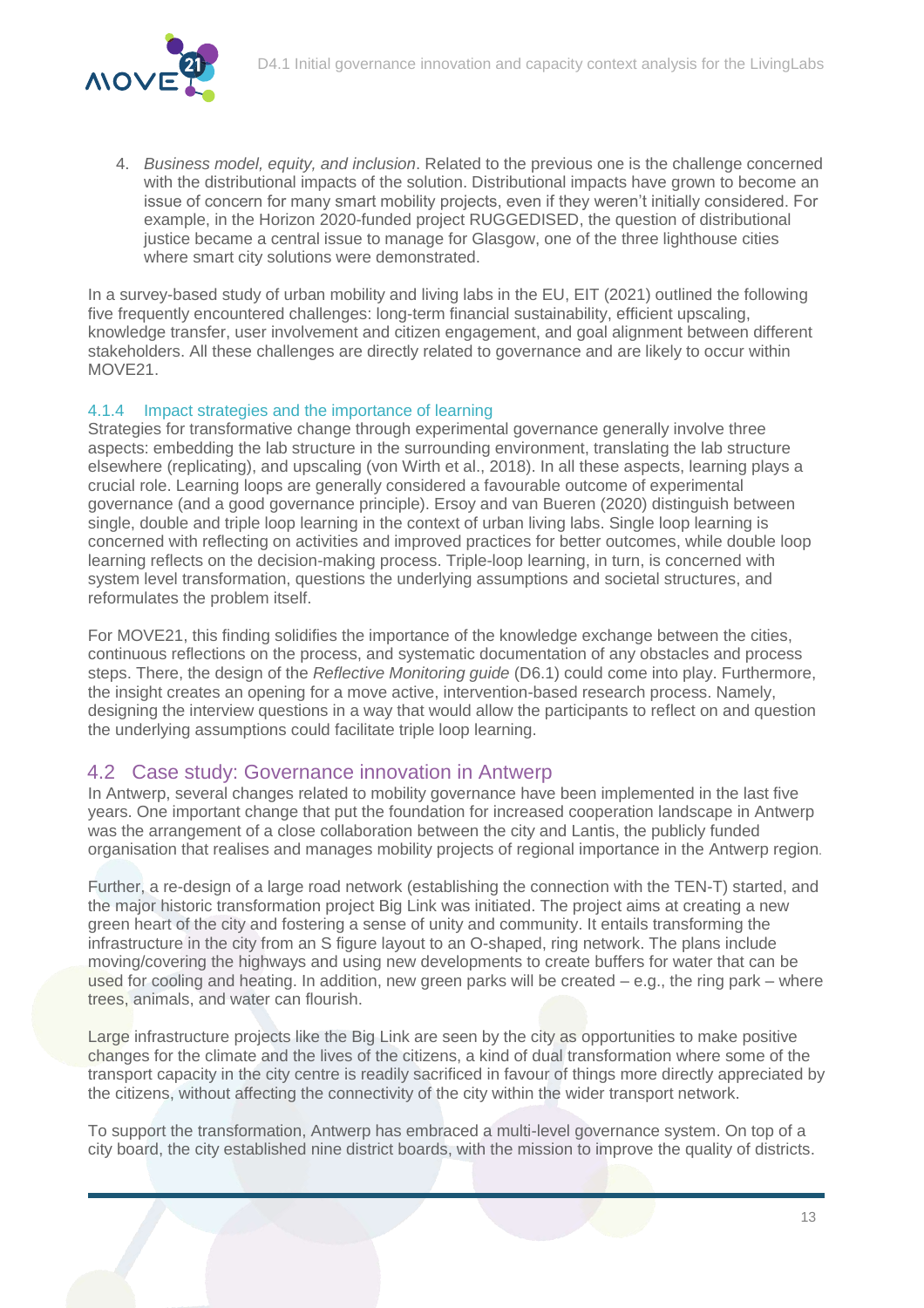

The quadruple helix model of innovation is implemented in the city, with a collective approach permeating the entire system.

In Antwerp, city departments dealing with urban development have come to realise that, when it comes to big scale changes processes, the pace of change is dictated, and often limited by, the evolution of stakeholder acceptance. This justifies the need to be pragmatic, use the opportunities that surface, involve a broad group of stakeholders and build trust over time.

Continuous participation, proving trustworthy and being upfront about both the intentions and the limitations is an important element of how the city acts and behaves. The city tries to be realistic about the timeline for large scale change, and honest about what they can and cannot do. The key is to show the intention to try and see if that intention can be realised, even if it's not always the case, as it is often the case with innovation.

Several existing governance and policy frameworks act as important enablers for building credibility when planning (re-)development. From 2016, the city has been investing heavily in engagement, dialogue and creation of networks within the city. As a result, current networks that the city can tap into include more than 200 largest companies and organisations, with high level representation. The city went to stakeholders, and instead of telling them what will be changed, provided a list of services to offer in a development context, e.g., help monitor results, help with the market research and documentation, teaching and coaching, and showing successful hand-on approaches. The interactions are consensus-driven, while also recognizing that everyone not necessarily agrees on everything but that the dialogue will generate progress, nonetheless. This type of forum did not exist before. It allowed the city to engage regularly with large number of key stakeholders and enabled the city to learn from them. Moreover, it proved useful in facilitating change and was broadly appreciated.

The city realises that neighbourhood committees and local businesses can be very good advocates and supporters for development projects. While some may prioritize cars and others pedestrian access, sharing their respective points of view can help the city to shape convincing arguments for different target audiences.

At the same time, Antwerp recognizes that, for most urban development projects, some degree of opposition is inevitable. A relevant example in this context is that of the introduction of low emission zone in 2017, which took time for some stakeholders to accept. The city outlines several opposition types for mobility related developments, including people who think that the change process is too slow and those who think they are not ambitious/good enough. Some civic movements, like Ringland, currently counting for 50k members, are critical of some developments but generally express willingness to collaborate. For example, the movement joined the Treaty for the Future, a multistakeholder agreement on how to keep the region accessible and liveable, signed by different stakeholders involved in transport and mobility in Antwerp and the region surrounding it. Generally, with potential opposition, the city adopts the approach of staying in touch, engaging stakeholders and keep talking.

The city stresses the importance of a holistic and integrated approach, looking at the bigger picture and going beyond sector specific mobility planning. Setting up of ambitious climate plans and establishing a Climate Council are both seen by the city as potentially powerful governance/planning mechanisms to support sustainable mobility transition. Implementing a quadruple helix model, is seen as a key ingredient in reaching the ambitious targets, such as those laid out in the climate plan.

Important as planning is, being adaptable and focusing on experimentation in addition to planning is seen by Antwerp as a key success factor. While a blueprint (strategy, plans), political will, and a longterm vision are all important for planning, what is crucial for moving on from planning to real-life results is a flexible, adaptable approach and belief in the process of experimentation.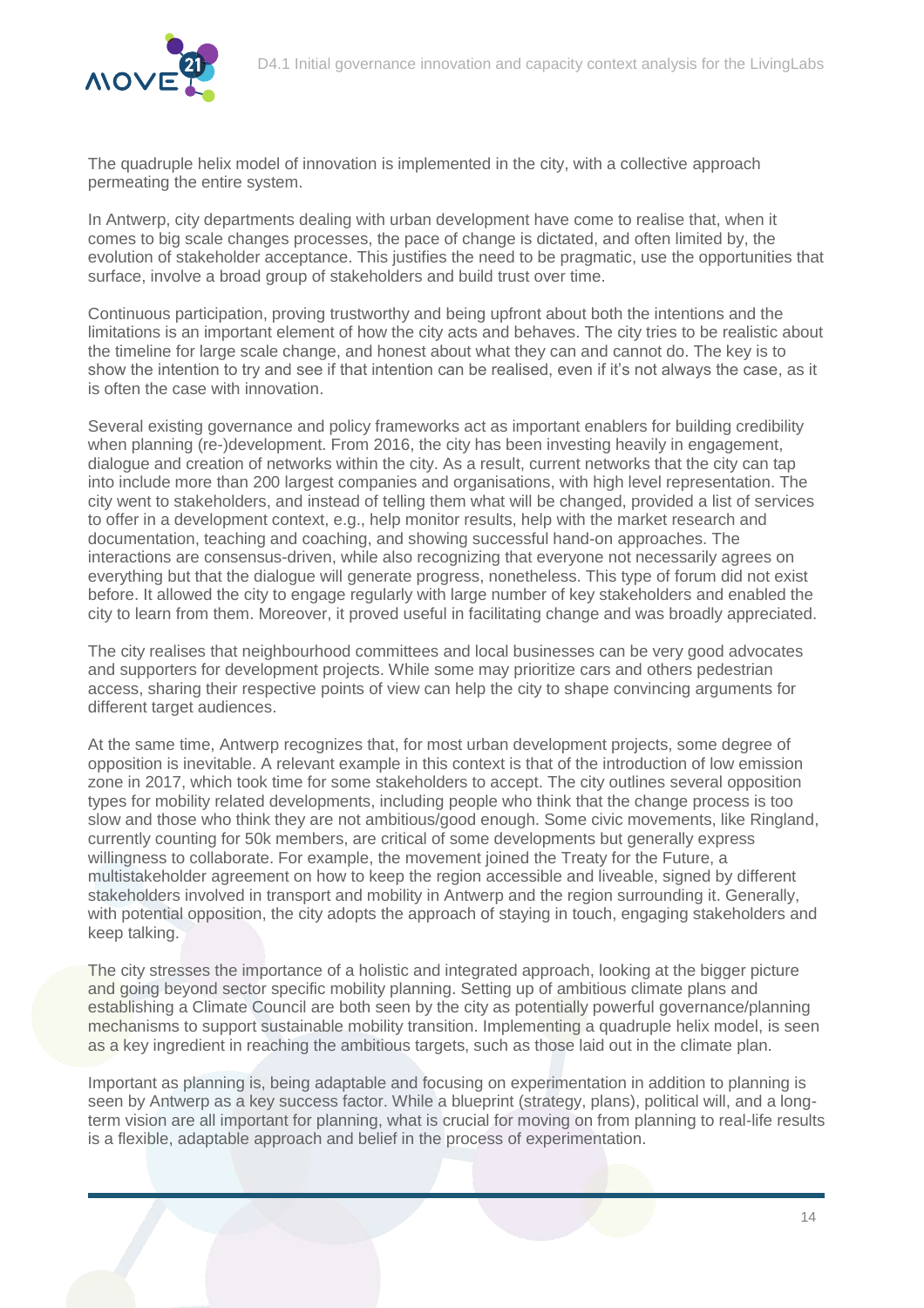

One interesting experiment in terms of mobility governance is that of *Lange ridderstraat* (which was redesigned as a climate street or garden street, an implementation of the concept of "woonerf" / "living street"). When redeveloping local areas, instead of using the streets for cars, the residents can claim the street outside their house for gardens (if no space is available in the backyard), while restricting the access to the street to only cyclists and pedestrians. This solution has been tested on several streets, to demonstrate to the residents and other stakeholders how it can work. The momentum and enthusiasm gained from the testing phase was enough to make sure that the solution started spreading and became a trend, while simultaneously becoming politically popular due to high degree of public acceptance. The degree of public acceptance was related to a diverse set of values, benefits, and potential services that this solution provided. It included rain collectors to help watering the gardens and the trees, provided a safe space for interaction and socialisation between the neighbours, an opportunity for children to play, and a possibility to grow edible things, among other things.

The city stresses that these developments must be very well organised, carefully planned and executed, since the space cannot be reclaimed once people have it. But so far, the initiative seems to be thriving; at the end of the day, people tend to prefer a green space over a concrete street.

Another development that is gaining momentum is that of school streets: a "safe corridor" for kids to get to school, with no cars allowed during certain times of the day, e.g., 8-9 am. The demands for implementing more school streets continue to grow throughout the city.

Despite the flexible, experiment-based approach, the city stresses the importance of monitoring the results. In addition, Antwerp invests a lot in market research, so that the conditions and experiences are well documented, which helps to convince hesitant stakeholders and citizens. Recognizing the importance of spreading the word about successful experimentations, like the ones outlined above, the city has invested in storytelling around the success stories. On the flipside, the city tries not to get into polarised discussions. With regards to car mobility, citizens can of course drive their car, but the city would prefer if they left it outside of the city centre. The city recognizes that you can only have liveable and attractive centre with reduced car traffic and works with different gradual ways of moving people to other behaviours and offer alternatives to cars.

The Antwerp case features several good practices and strategies that could be adopted within MOVE21 and broadly, by the participating cities. It stresses the importance of collaborative approach and recognizes the value of broad societal acceptance, favours holistic but adaptable planning process and being open to experimentation, and generally provides an inspiring example of strong leadership and vision that guides and permeates all development projects.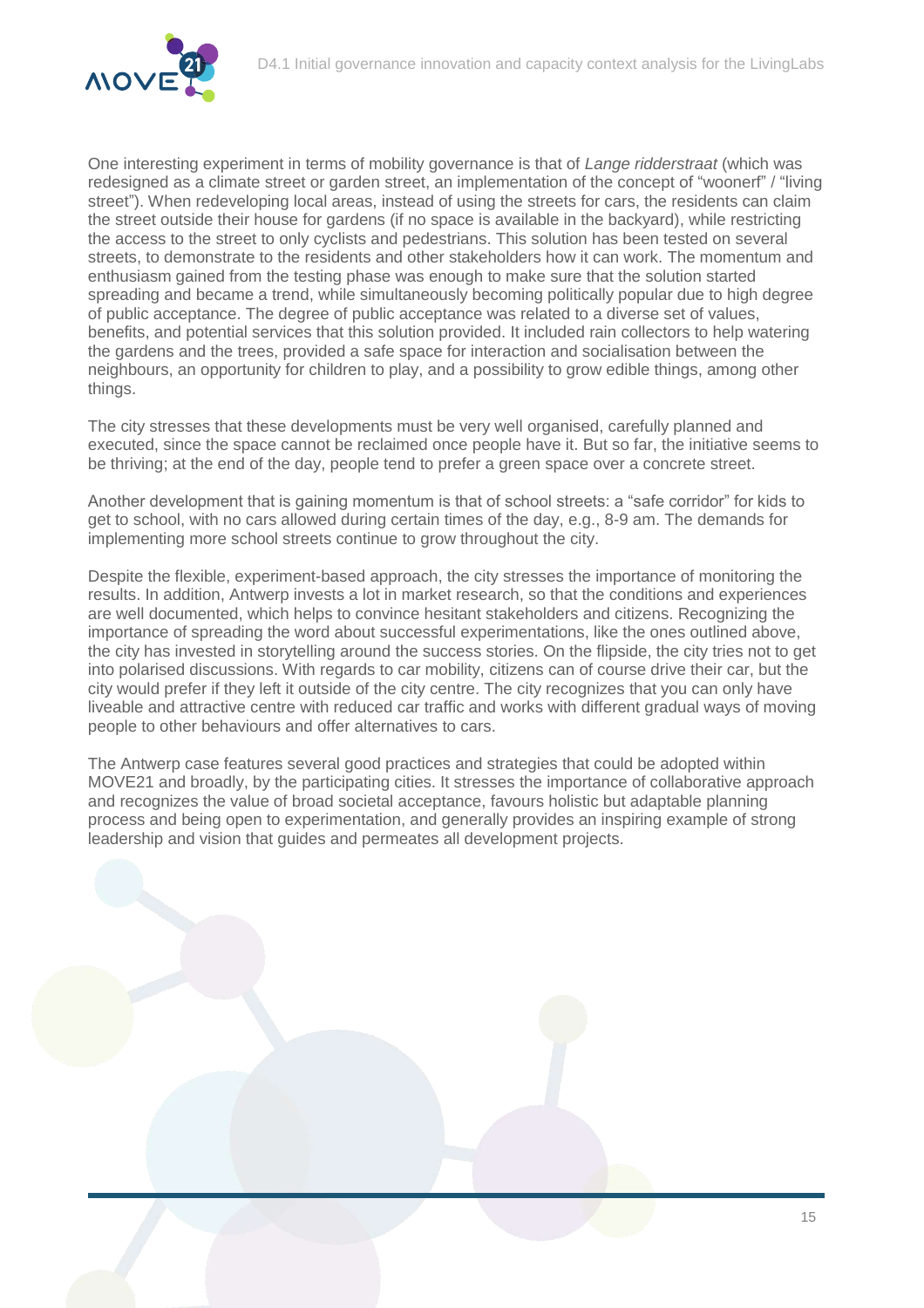

## <span id="page-16-0"></span>**5 Results of the initial context assessment**

This chapter contains the results from the initial governance context assessment of the three MOVE21 Living Lab cities – Oslo, Gothenburg, and Hamburg as of October/November 2021. For each city, a general description of the mobility landscape is provided first, with varying level of detail and thematic emphasis. An evaluation of the governance context in each city follows, based on the parameters described in the methodology section – policy and regulations, stakeholders, legitimacy, and resources.

#### <span id="page-16-1"></span>5.1 Oslo

Apart from leading the MOVE21 project, the City of Oslo is also one of three Living Lab demonstration cities. The municipality is coordinating the establishment of the Living Labs and the test site demonstration project.

In a European context, Oslo municipality is a large organisation with around 50 000 employees. The Nordic countries have, in comparison to continental Europe, large local governments with broad taxation mandate and an extensive mandate covering welfare (child and elderly care), education, urban planning, transport, energy, etc.

The municipality owns and manages public space and public real estate within the municipal borders as well as road infrastructure. Main national and international roads such as E6 and E18, which run through Oslo, are governed by the national road administration. Road taxation and fees ("bompenger") is a national authorities' responsibility and decided by national law. Railways are governed by Jernbanedirektoratet, the Railway Directorate which is a national authority.<sup>3</sup> Vy (formerly NSB), a national public company, is the main train operator in Norway<sup>4</sup>.

Oslo is also a relatively large port city, and the Port of Oslo owns and manages real estate in connection to the port area in the city. The larger Oslo metropolitan area stretches beyond the municipal borders of Oslo. This means that mobility should be seen in a regional context as well as local. Viken Fylkeskommune, a county that is also part of MOVE21 and is responsible for regional planning and management of regional infrastructure, economic development and other intramunicipal issues. Public transport is managed by



*Figure 2 - Map of Oslo area*

Ruter, which is a public transport company owned by the City of Oslo (60%) and Viken county (40%)<sup>5</sup>.

Oslo has established three test sites in MOVE21: two in central Oslo area (the Zero-Emission Zone, and Filipstad) and one in an urban area in Viken County (Ski station). Due to the early stages of test site development, the assessment below is aggregated across the three sites.

<sup>3</sup> https://www.jernbanedirektoratet.no/en/railway-sector/

 $\overline{a}$ 

<sup>4</sup> https://www.vy.no/en/the-vy-group/about-us

<sup>5</sup> https://ruter.no/om-ruter/selskapsinformasjon/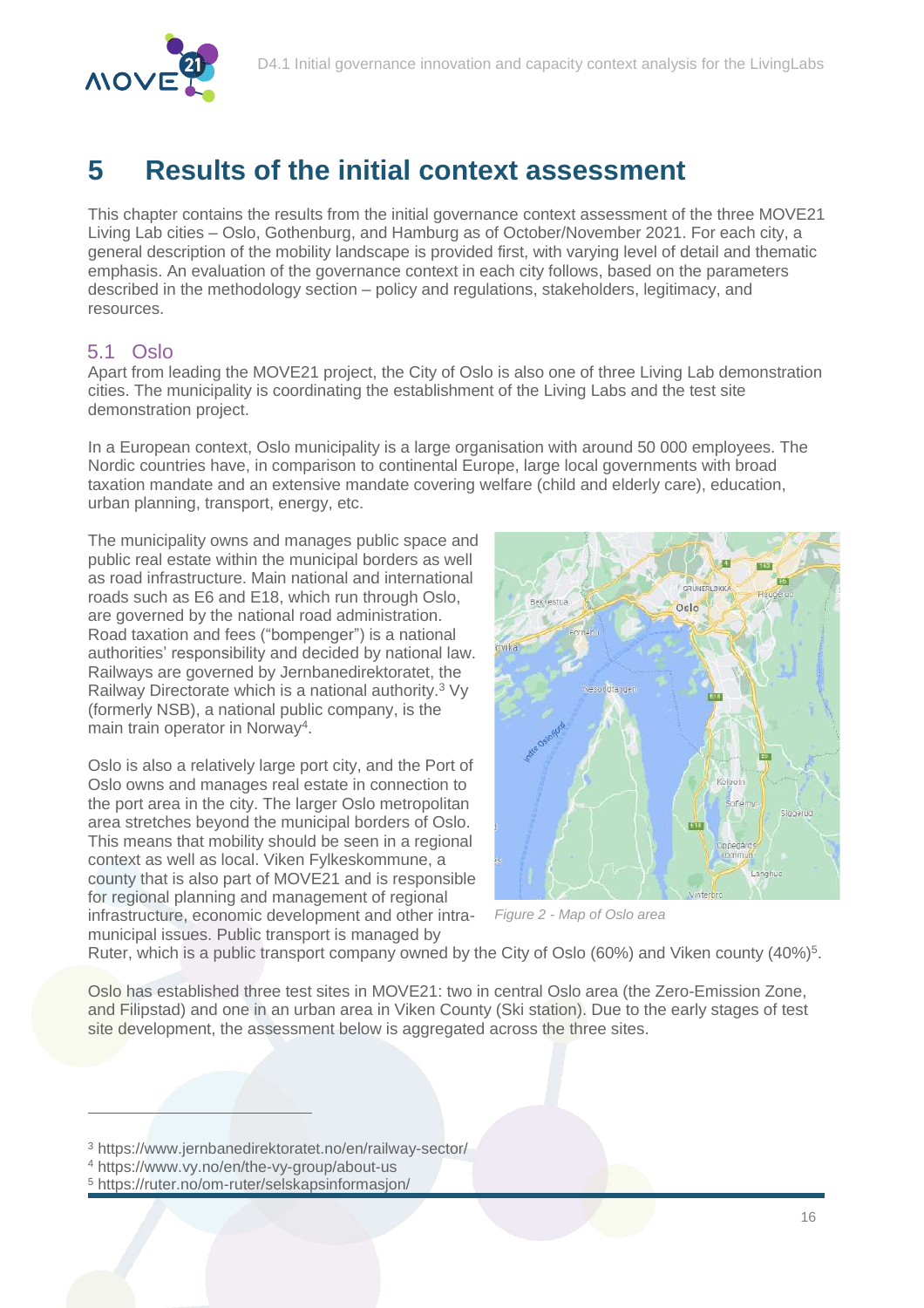

#### 5.1.1 Policy and regulation

In general, the solutions seem to be aligned with, and driven by, the main mobility related policy goals such as reducing emissions by 95% by 2030 from 2009-levels and reducing the car traffic by a third by 2030 from 2015-levels. Relevant policy documents mentioned in the interviews include the Oslo climate strategy towards 2030, the Oslo climate budget, Oslo's Street Norm and Oslo Urban Development Strategy 2030. Relevant local policies, either recently implemented or under development, included micromobility restrictions, zero emission zone, parking restrictions in the city centre.

#### 5.1.2 Stakeholders

For the city in general, some of the main mobility related actors mentioned during the interviews include the Norwegian Public Roads Administration (Ministry of Transport and Communications), the Municipality's Department of Urban Development and Department of Environment and Transport (both led by Vice Mayors in the City Government), the train operator Vy, the national transportation company for offering ticket solutions Entur, the tram operator Oslo Sporveier,and the public transport authority Ruter.

Within MOVE21, several **stakeholder analyses** are currently being performed – both for the whole project and for the specific sites. Depending on the current state, location and characteristics of each test site, the analyses face different challenges. In Filipstad, stakeholder analysis is initiated and expected to be relatively easy to perform, since both infrastructure and main stakeholders are already in place. In the city centre, the main challenge is the big size of the test site, which leads to a large number of stakeholders being involved. Another challenge for the site has to do with the uncertainties associated with the ongoing work with the Zero Emission Zone. These factors shift the timeline for the analysis and make it exponentially more complicated than the other test sites. In the Ski station area, a stakeholder analysis was previously done by Ruter, and could serve as a basis for MOVE21 analysis.

The general approach for the stakeholder analysis by the city of Oslo is to split stakeholders in different groups depending on their degree of involvement: end users (in the broad sense of the word, including both organisations and citizens), collaboration partners for creating the solutions, and the organisations that need to be informed. The latter represents, according to the interviewees, a major challenge, as it is there that the main opposition may form. Some of the **potential stakeholders that may oppose the solutions** are taxi companies, delivery companies, and other private mobility companies that will have to face competition from the public actors as a result of the project. There is currently no clearly defined strategy on how to deal with the potential issues arising from their opposition, but the general approach is to keep these stakeholders well informed and to target the right individuals. That is, involving people within business development, innovation or sustainability departments of these companies may be beneficial as these are generally more perceptive and open to new ideas.

However, these measures can only go so far given that some of the solutions may threaten the companies' core business model. A suggested way around it is to share or consolidate physical assets (e.g. vehicles) and infrastructure between private and public companies, accompanied by creating shared business models. To make sure that the potential opposing forces do not result in negative outcomes for the project, the importance of keeping the test site design in line with the city goals and ambitions to the extent possible was also highlighted. This could help get a buy-in from the politicians, which has a large influence of how the mobility landscape will look like.

In addition to the groups that may form direct opposition, several potentially **underrepresented stakeholder groups** were identified:

 National transport authorities. These may be worth engaging since the implementation of the solutions may require large scale policy changes, and since they can help transfer the knowledge to other parts of Norway, thus increasing the impact of the project.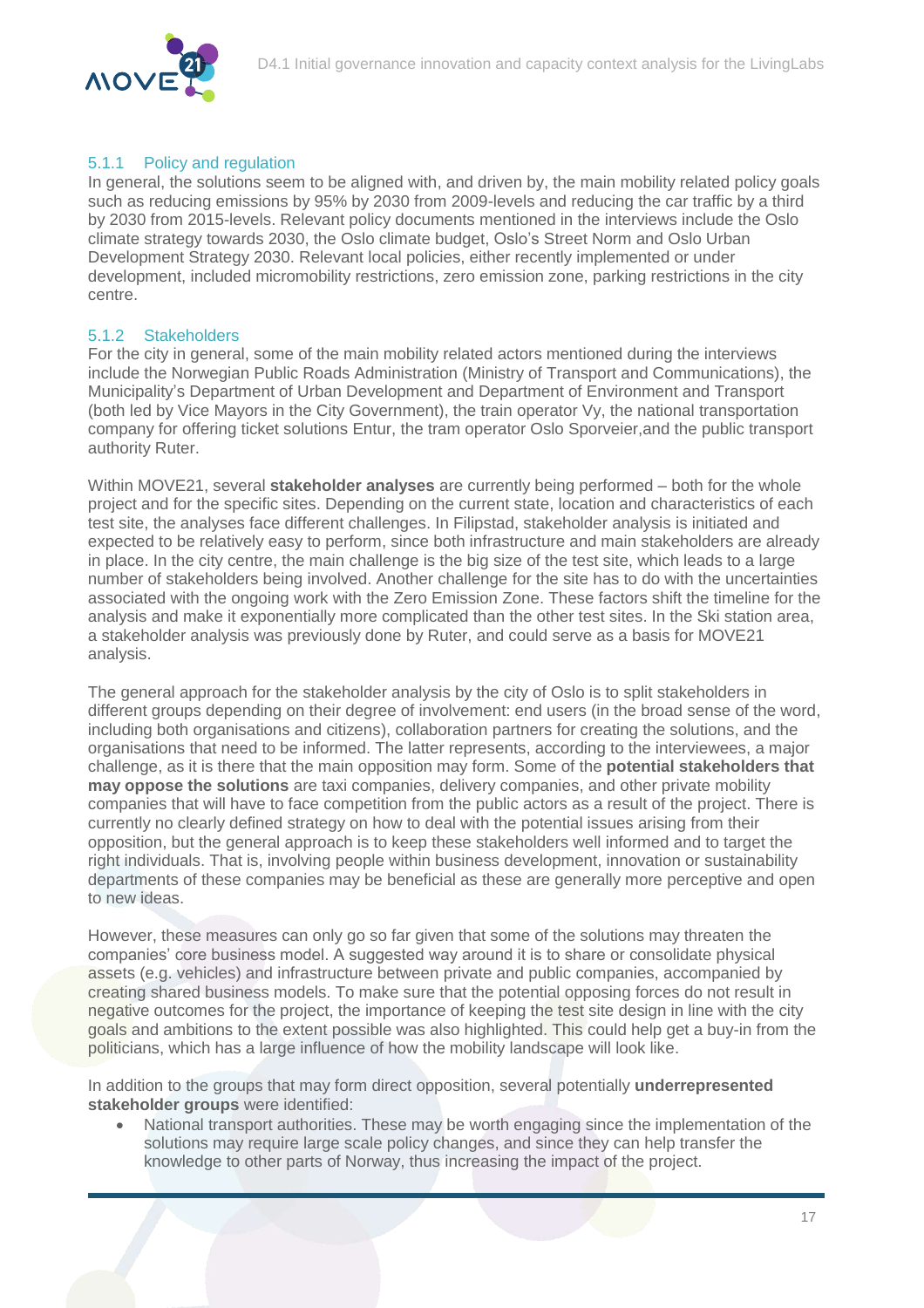- Research organisations. It was stressed that the collaboration between the research organisations and mobility start-ups has been lacking in Norway. Such collaboration can help improve the design of the solutions. TOIs start-up lab to test mobility solutions can be one step in this direction.
- Citizens and end user groups. The main challenge for the living labs is involving this group sufficiently early, that is, at the design stage, in order to create user centred solutions.
- Private sector in general. The main challenge for private sector involvement is their concern over sharing business models with other companies. In the interviews, it was generally underlined that start-ups are more willing to participate than big companies.

Cooperation between different stakeholders was named in the interviews as one of the potentially biggest issues for the project. While the collaboration landscape surrounding climate and mobility on the city level was described as adequate, it was suggested that lessons can be learned from another area where there exists a longer tradition for cooperation across the organizational borders, namely road safety. In addition, there are several **existing networks** that can provide platforms for the dialogue and thus increase the collaboration potential. These are:

- Oslo Business for Climate network. This network may be particularly useful for increasing the end user involvement as the membership consists of the business community, citizens and NGOs.
- STOR network. The project is a collaboration between the municipality, Ruter and the NPRA and focuses on testing new tech solutions and improving the existing mobility solutions.
- Ruter network. Ruter holds regular dialogue meetings with the actors interested in transport and logistics, with broad representation of companies and start-ups.

The solutions are closely aligned with **entrepreneurial activities** of the participating actors and there is a general understanding that they should build on the existing knowledge and experiments. Entrepreneurial activity of the stakeholders is organized in several forms, with e.g. Ruter performing feasibility studies to test several ideas. The studies have different topics but are all relevant to MOVE21 solutions to some extent. Examples of the solutions being tested include (1) combining logistics with garbage picking to reduce total traffic,  $(2)$  demand responsive transport servicing elderly and people with special needs, (3) distributed delivery by citizens. The solutions being tested by Ruter are currently on different readiness levels, and face several issues to different degrees, such safety and tax issues and competition laws.

#### 5.1.3 Legitimacy

The main legitimacy concern for Oslo solutions at the moment concerns opposition from stakeholders, described above. For example, a question may arise of how appropriate it is for the public actors, whose services are often subsidized, to enter into competition with private companies. An additional limitation was brought up related to a uniquely strict approach to road safety in the country, whereby the solutions should not compromise safety in any way, even hypothetically and at the design stage, if their legitimacy is to be maintained in both the eyes of the politicians and the public.

Lack of legitimacy for the solutions can also potentially stem from them being insufficiently aligned with the general mobility trends. In the presence of resource constraints in the area, this could lead to other solutions being politically prioritized. The trend areas identified during the interviews include the following:

- Increase in micromobility use and the stricter regulations that follow with a fivefold increase in the number of users within a year, and a total number of daily users 1,5 times bigger than the tram users, micromobility has become a trend that has changed the mobility landscape mainly in the city of Oslo. Restrictions in the number of operators and the total number of units have recently been implemented.
- Increase in electrification both of the public transport (e.g., bus fleet) and of the private cars.
- Increase in car sharing and institutionalized ambitions for no cars in the inner city, sometimes through introduction of highly contested policy measures.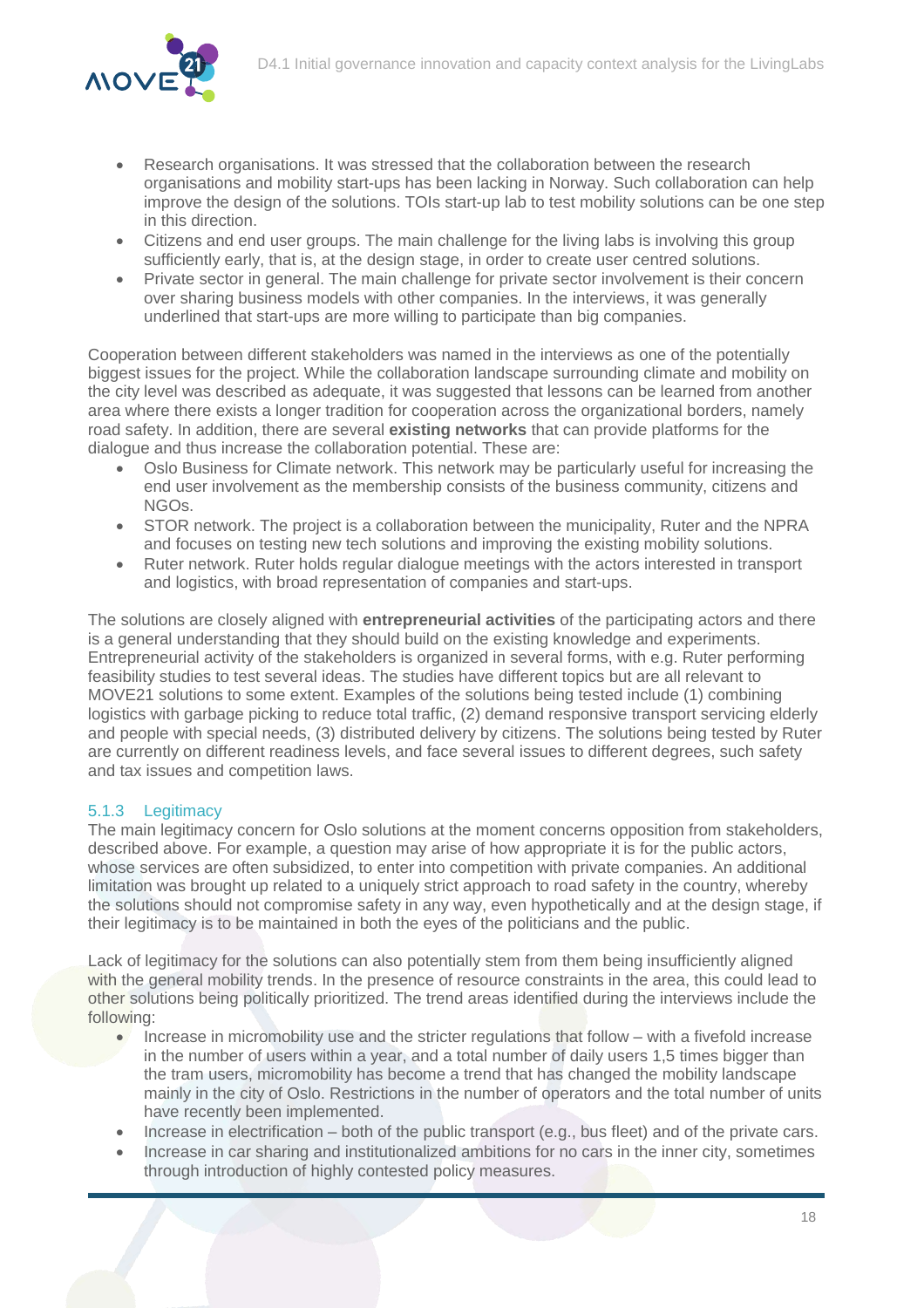

• Increase in work from home and its impact on public transportation, particularly high carrying capacity public transport. More research is needed surrounding autonomous vehicles and their impact on the number of high carrying capacity public transport solutions, such as trams and buses.

Demonstrating the market value is both highlighted as an important strategic focus for increasing the legitimacy of the solutions and an underrepresented area in the project. Showing the market potential early on is both important to demonstrate the need for the politicians and the national authorities, and to make sure the solutions will not be underused.

#### 5.1.4 Resources

Two main types of resource constraints were identified: long term financing and short- to midterm physical resources constraints. As stated in the interviews, Oslo's solutions depend, in the long term, on **private investments**. Given that the main potential opposition groups and underrepresented groups both include private companies, this forms a serious issue and warrants a need for work with business models within the project.

The interviewees agreed that the biggest challenges are related to the physical constraints, the main one being **competition for space**. The hubs are restricted geographic areas with several players represented and competing for resources. For example, in Filipstad there are 4-5 actors, with their own infrastructure, operating within the same area. As mentioned in the sections above, sharing the physical assets, such as vehicles, may be one way around this issue.

A long-term physical constraint impacting the whole mobility landscape in the city is related to potential **electricity shortages** in the future. On the one hand, this could aggravate the financial issues, through increasing the costs of electricity and subsequently transport. On the other hand, this could highlight the need for consolidation of physical assets to increase their usage and decrease the total number, potentially alleviating the physical constraint issue.

The **human resources** issue is seen as a minor concern by comparison. The importance of investing in sustainability knowledge was brought up in the interviews, but the consensus is that a highly knowledgeable pool of people was brought up to support the pilot implementation. The issue is rather to organize them correctly and build on the private sector's expertise to a larger extent.

#### <span id="page-19-0"></span>5.2 Gothenburg

Gothenburg is another Living Lab city in MOVE21. Being the second largest city in Sweden with one of the largest container ports, as well as a centre for several major transport routes, transport and mobility of people and goods is a central topic in the city.

Main national and international roads such as E6, E20, E45, and Riksväg 40 are governed by the Swedish Transport Administration (a government agency), who also governs the railways. Road taxation and fees is a national competence as well, and decided by national law. SJ, a national public company is the main train operator in Sweden. In addition to SJ, local commuter trains (Västtågen), regional, cross-border south-bound trains (Öresundstågen) and trains operated by the private company MTRX, pass through Gothenburg.

Gothenburg is home to the largest port in the Nordic counties, owned by the municipality. The larger Gothenburg metropolitan area stretches beyond the municipal borders to the municipalities of Mölndal, Partille and Härryda, so mobility should be seen in a regional context, as well as local.

The Municipality of Gothenburg is an organisation with around 55 000 employees, and one of Sweden's largest employers. The municipality owns and manages public space and land within the municipal borders as well as road infrastructure, while responsibility for public transport lies with the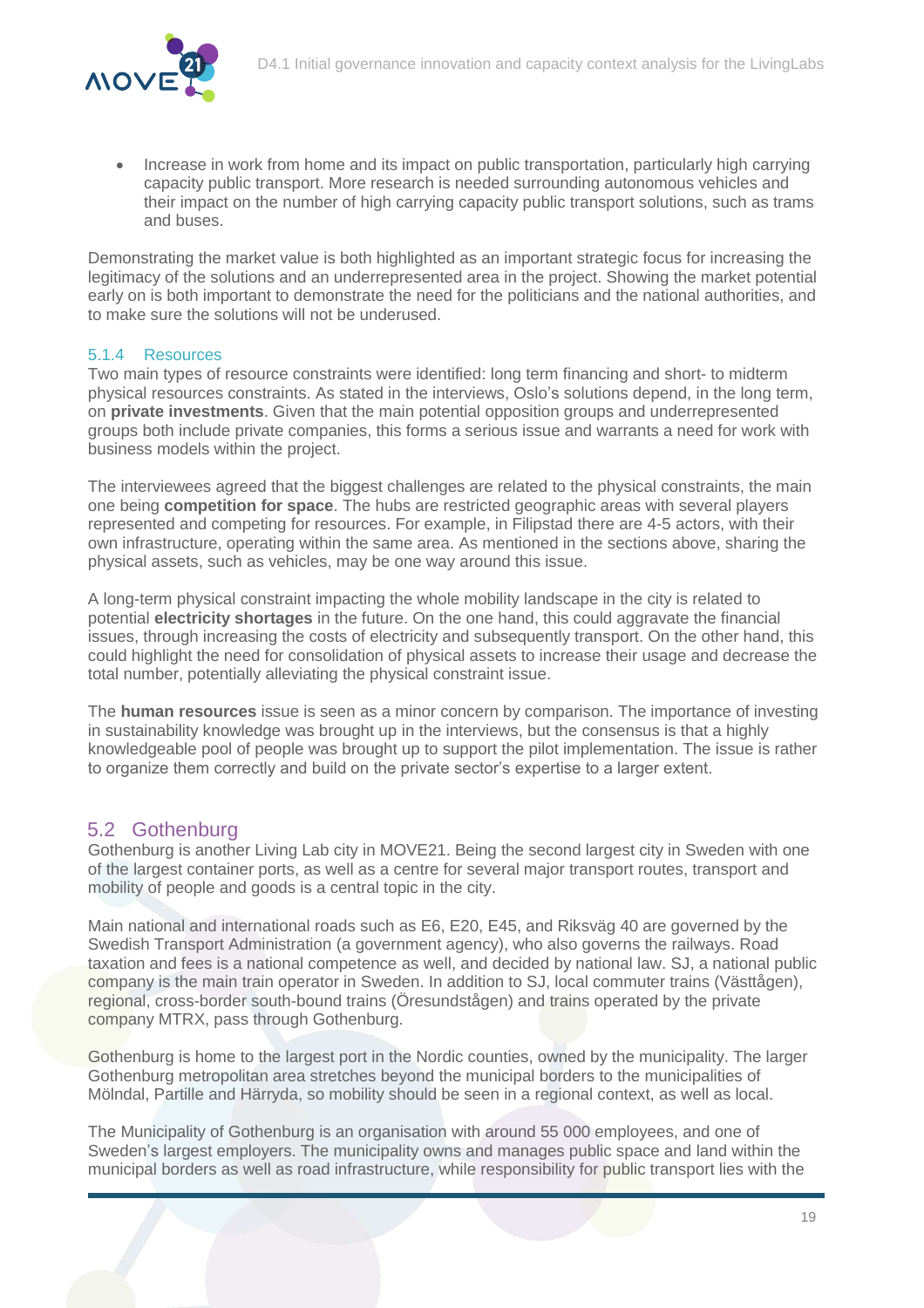

Region of Västra Götaland, which owns Västtrafik, a public company that manages and operates public transport. Within the city, Gothenburg Municipality is most often the owner of the land and responsible for most urban planning. Two main key actors are (1) the Traffic Planning Department with the City Traffic Board (elected politicians) and (2) the City Planning department with the City Planning Board (elected politicians). The planning offices and the boards are responsible for the development, running, and maintenance of city owned land and infrastructure.

Other potentially important actors within the municipality are the Real Estate Department, Sustainable Waste and Water Department, Park and Nature Department. That said, the



*Figure 3 - Map of Gothenburg area*

ultimate decision-making on city developments lies with elected local political representatives of Gothenburg.

In terms of strategic drivers that guide the development of Gothenburg, an important year is 2035, at which several strategies take aim: *Traffic Strategy*, that, among other things, sets out ambitions and goals to increase the share of walking and cycling and reduce the car traffic, *Green/Environment Strategy*, and *Strategy for Development Planning*, which set out ambitions and goals for high-rise buildings and densification (among others). In addition, there is the *Environment and Climate Strategy Programme*, with very ambitious goals of sustainable transports goals towards 2030: e.g., 90% less carbon dioxide emissions, 25% less traffic. The public transport strategy, *Koll 2035,* tries to create quicker connections with several connecting points, to offload the city centre, and have less traffic through the central area of Brunnsparken.

A major initiative that shapes the mobility landscape of the city is the West Link, a large infrastructure project for building a railway connection in a tunnel under the centre of Gothenburg. Other development projects include the building of the new Hising bridge, and the upcoming project for building of a walking and cycling bridge over the Göta river. Another relevant infrastructure investment initiative is the West-Swedish Package.

Looking at general mobility trends that affect the mobility landscape in the city going forward, the following three have been pointed out:

- Growing engagement of property owners in mobility issues. These actors have started taking a larger responsibility for mobility needs and supply. An example is Framtiden, a public business that owns municipal housing companies such as Poseidon. They have recently decided to transition from very low-cost parking to parking with conditions.
- Freight and e-commerce are higher up on the agenda. The increasing flow of goods in the city creates challenges that must be managed, such as limited accessibility.
- Diversified public space use. Public space is increasingly used not only by citizens, but also by businesses (such as branding/marketing on public transport vehicles).

Gothenburg has set up three test sites in MOVE21: Nordstan, a dense urban, well-developed area in the city centre; Klippan, a quite under-developed area where not much in terms of transport and mobility has been done; and Lindholmen, an area on the island of Hisingen which has been heavily developed for the last two to three decades.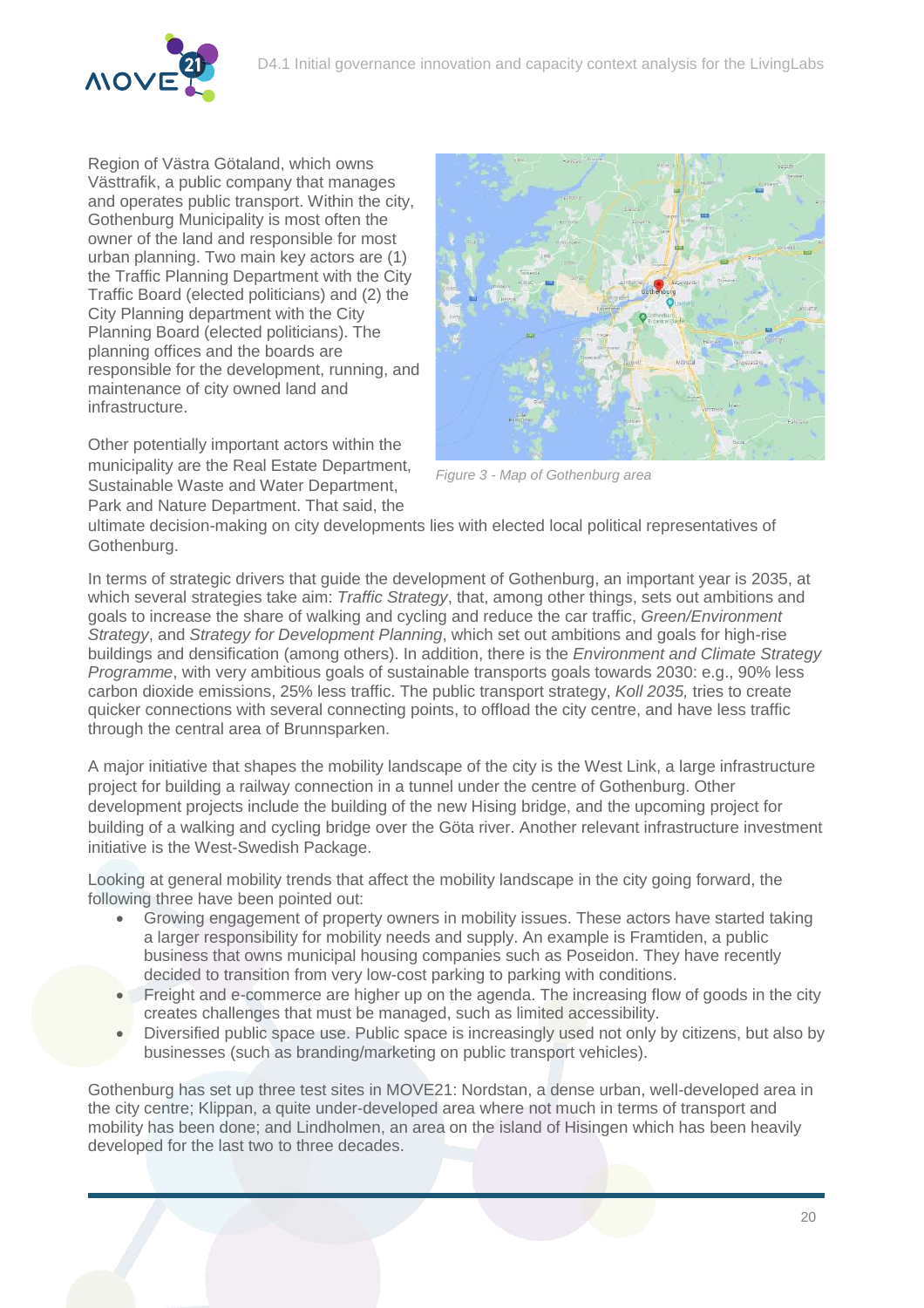

#### 5.2.1 Policy and regulation

Several strategic documents set the general direction for MOVE21 specific solutions. For instance, the Environment and Climate Strategic Programme 2030 provides the main goals that the solutions must contribute to. The Traffic Strategy, Strategy for Green and Accessible Metropolis, and Koll 2035 are some of the other potentially relevant strategic documents. It is worth noting that since Klippan was not included in *Koll 2035*, it is likely that some work will have to be done on including that area in public transport planning.

In terms of urban development, relevant instruments include guidelines for mobility and parking when constructing new buildings, building permits, planning programs and detailed development plans, and a masterplan for Gothenburg.

Overall, the policies and policy instruments are not expected to provide any friction for the MOVE21 pilot projects. However, the extent to which this perception remains true as we go forward will depend on the design of the pilots. For example, should a new detailed development plan be needed, the overall timeline for the project might be negatively affected. This is due to the involvement of the Planning and Building Act and the Planning and Building Ordinance and the fact that these stipulate a certain procedure for doing things, which requires stakeholder consultations and an approval from the Building Council. On the other hand, if the implementation only requires a building permit, the process becomes significantly easier. However, even in this case stakeholder consultations might be required. Applying for a temporary permit instead is an alternative when building temporary constructions. In this case, support in relevant plans and provisions for emergency services and accessibility are required for the permit to get granted.

#### 5.2.2 Stakeholders

In Lindholmen, additional relevant stakeholders on top of those identified above include property owners, Lindholmsleveransen (a micro-terminal for transporting waste, goods and parcels), City of Gothenburg's Department of Waste and Water, tourism and events organisation Göteborg & Co. In Nordstan, a local community association is relevant, Västlänken project, the City Planning Office, a public bicycle rental program *Styr och ställ.* In Klippan, waste management company Renova, Pbolaget, Volvo, Göteborg & Co, Västtrafik are relevant actors.

In general, there is a long tradition and experience of collaborating across the organisational boundaries around developments and city planning. Cross-departmental working groups meet in both investment projects and planning processes. However, no structures exist for continuous collaboration outside of the boundaries of such initiatives.

When it comes to the stakeholders potentially underrepresented in the project, so far groups such as property owners, transport and logistics companies, and end users / citizens are named. Property owners are seen as a stakeholder group which is less accustomed to cross-organisational collaboration than others. End-user and citizen involvement is seen as a general weakness, historically, and there remains a degree of uncertainty over how to address it. Stakeholders such as the Swedish National Pensioners' Organisation or schools might need to be contacted, potentially by proxies to the project partners.

Despite user involvement being seen as a weakness, there exist a number of platforms and process blueprints that can provide input to support a proper end-user and citizen dialogue. There are notable examples of people or associations coming together around a theme or an area of interest and seeking contact with the city. These are, for instance, Safe, Beautiful City, Safety Walks, summer pedestrian streets, the Freight Network. Besides, the City planning department has established an ongoing process for capturing needs, concerns, problems, and cooperation interests of citizens and other stakeholders. In addition, within MOVE21 itself, a workshop centred around the identification of different stakeholders' needs was conducted.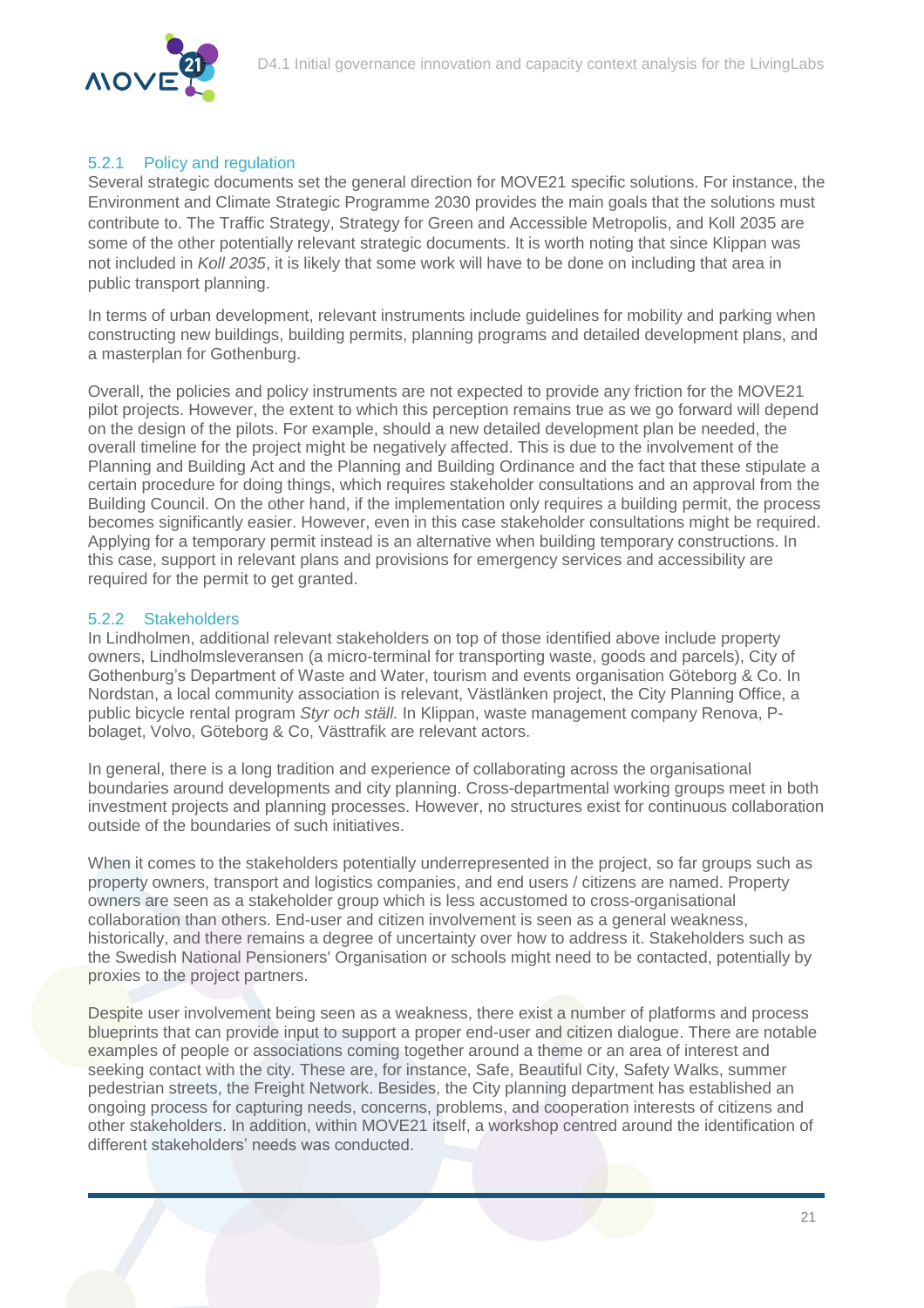

The interviewees highlighted several other potential issues regarding stakeholders. A big vacuum is expected to appear in the future related to the responsibility for the the sustainability of the living lab beyond MOVE21 lifetime and upscaling of tested solutions. In a shorter term, organisational changes among the project participants might also affect the project. For instance, a new municipal management structure will be launched at the turn of 2022, currently under development. Political changes due to local elections set for 2022 are another risk factor.

#### 5.2.3 Legitimacy

Overall, mobility and transport matters are something that local stakeholders, including the citizens, find important and are vocal about. For instance, a new political party was formed and gained a lot of support, to protest the construction of the West Link, a railway tunnel under central Gothenburg, and the related congestion taxes. Some delicacy may be required when managing the societal acceptance of the innovations. The importance of ensuring compliance with existing institutions is stressed in this regard. At the same time, there is a sense that the city needs to accelerate its internal processes to keep up with the pace of technological development.

A risk analysis is yet to be performed for MOVE21, but as things stand now, not a lot of opposition is expected. Conflicts could become visible when the development moves to a more detailed level. Legitimacy concerns may arise when trying to test new functions in urban environment, such as on the city streets, since compromising on safety is not an option. Traffic safety and accessibility are two important legitimacy considerations, and a risk analysis should be performed to minimise risks associated with these aspects as activities advance.

An element crucial to public buy-in is extending and sustaining the solutions beyond the project timeline. In some innovation dense areas, such as Lindholmen, there is somewhat of a piloting fatigue that will have to be accounted for. Permanent developments and long-term value creation must be communicated and demonstrated, and the existing projects – linked together, either physically, or by a common vision and business models. For instance, quite a lot is expected to happen in Klippan over the next five to ten years in terms of urban development in general. Linking and aligning the project to these developments and taking the future of Klippan into account are key success factors for MOVE21 solutions.

The importance of not being too technical in communication is stressed. In addition, while currently all options are on the table, a need to be decisive and not afraid of closing doors is highlighted as a longterm success factor.

#### 5.2.4 Resources

In relation to resources, lengthy planning processes and time constraints represent one potential issue. It was stated that financial decisions, in particular, take time to process in the public context. Concerns over spatial resources were also raised. While there is a general willingness to test things temporarily, as part of a project, if physical assets are to remain in the area permanently, landowners and real-estate owners are key stakeholders to involve. Competition over space is tightly linked to competition between different private actors present in the area. This is particularly a concern in high density areas such as Nordstan. This issue will be explored in the project, for instance through negotiating long-term deals with such actors and linking several initiatives.

#### <span id="page-22-0"></span>5.3 Hamburg

Hamburg contributes with the third Living Lab in MOVE21. Being the second largest city in Germany with one of the largest container ports as well as a centre for several major transport routes (including the Scan-Med corridor), transport of passengers and goods is an obvious central topic bringing both benefits and challenges to the city.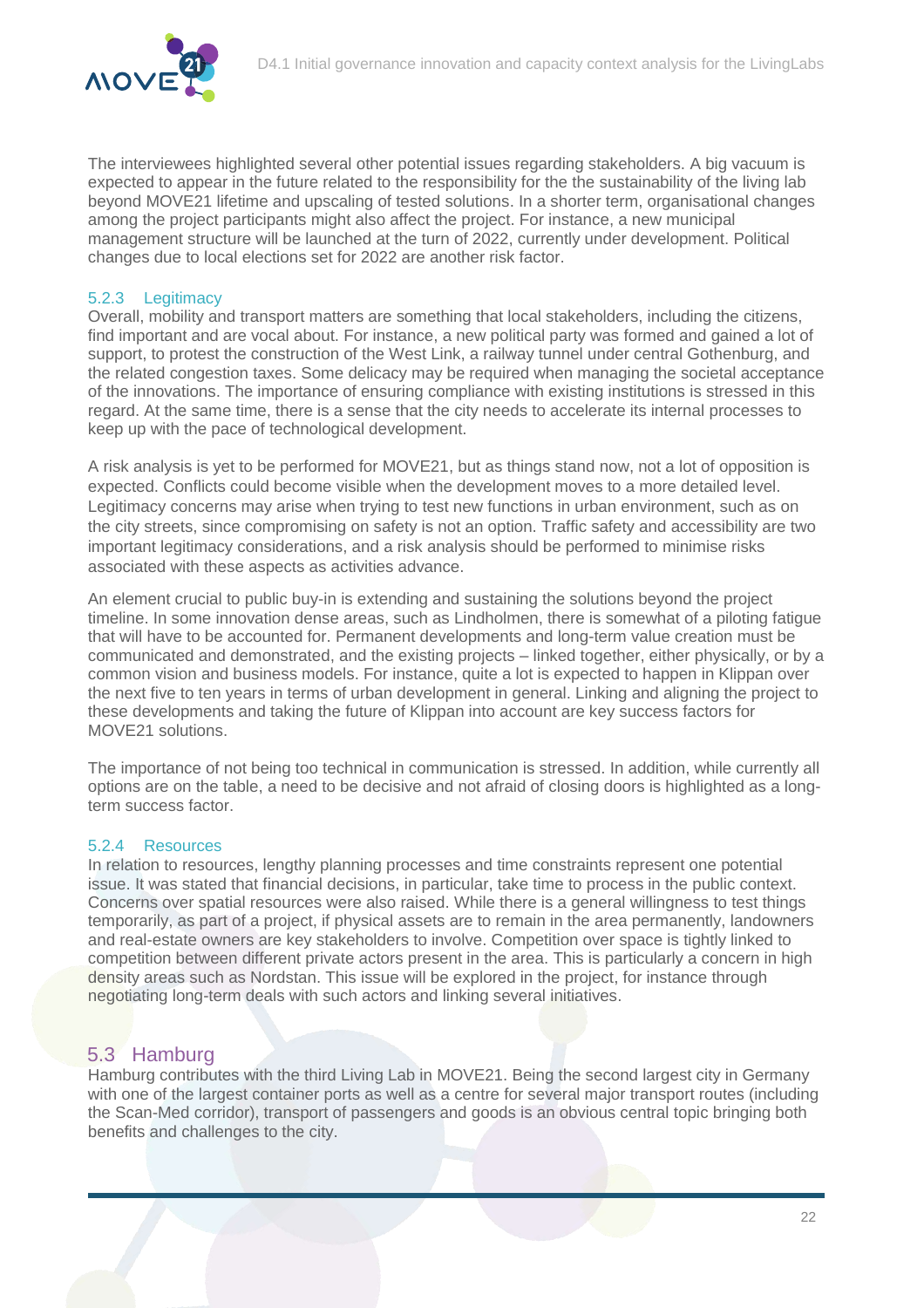

The Living Lab of Hamburg is led by the City of Hamburg. The city is both a municipality and one of the 16 Federal states.

Hamburg is divided into seven districts: Hamburg-Mitte, Altona, Eimsbüttel, Hamburg-Nord, Wandsbek, Bergedorf and Harburg. Each District is governed by a District Council and administered

by a Head of District Office. The districts are directly elected but not independent from the central city government, the Senate of Hamburg. Altona is the district which participates in MOVE21 and where the Living Lab will be established.

Within the city of Hamburg, there are mainly three Ministries who are directly involved in MOVE21. The Senate Chancellery is the central administration which directly supports the state Senate and the First Mayor. The Senate Chancellery plans the government programme, implements the mayor's political guidelines, handles investment planning and coordinates the technical authorities. The tasks also entail informing the public about current political work including the adoption of climate policies.



*Figure 4 - Map of Hamburg area*

The Ministry for Transport and Mobility Transition (*Behörde für Verkehr und Mobilitätswend*e; BVM) is one of eleven specialised authorities of the Senate of the Free and Hanseatic City of Hamburg. BVM works to improve the general transport situation and to reconcile social participation through individual mobility in Hamburg. The Ministry for Economy and Innovation (*Behörde für Wirtschaft und Innovation;* BWI) has economic growth and technical progress in the City of Hamburg as its primary objective. Since Hamburg is characterized by a large number of logistics companies, with a wide range of competencies, the BWI and the Logistics Department work to improve the conditions for logistics companies in Hamburg. BWI is also responsible for the green transformation process of the economy. The Ministry for Environment, Climate, Energy, and Agriculture (*Behörde für Umwelt, Klima, Energie und Agrarwirtschaft;* BUKEA) is responsible for the strategic and conceptual development of the Senate's overall climate policy strategy (Hamburg Climate Plan) and its operationalisation into concrete measures, including the allocation of funds from the central programme, the Hamburg Climate Plan. The State Office for Roads, Bridges and Waterways (*Landesbetrieb Straßen, Brücken und Gewässer;* LSBG) is a public company of the Free and Hanseatic City of Hamburg and assigned to the Ministry for Transport and Mobility Transition. It considers itself as a service provider for the city's administration. It is subject to supervision and control by the Senate and the Hamburg State Parliament. The LSBG plans, designs, builds, and maintains structural facilities and technical infrastructure.

The City of Hamburg governs and manages the local road network. As of 2021, the federal motorways are governed by the Federal Trunk Road Authority (FBA), but highways are governed by the states. The railway infrastructure is governed by the Federal Railway Authority; this includes all rail infrastructure and stations. Deutsche Bahn operates national train lines as well as the S-Bahn, the regional train network, through the subsidiary company S-Bahn Hamburg.<sup>6</sup> The City of Hamburg operates the four U-Bahn lines, as well as 119 bus routes in the city through the municipal company

 $\overline{a}$ 

<sup>6</sup> https://www.s-bahn-hamburg.de/wir/daten-zahlen-fakten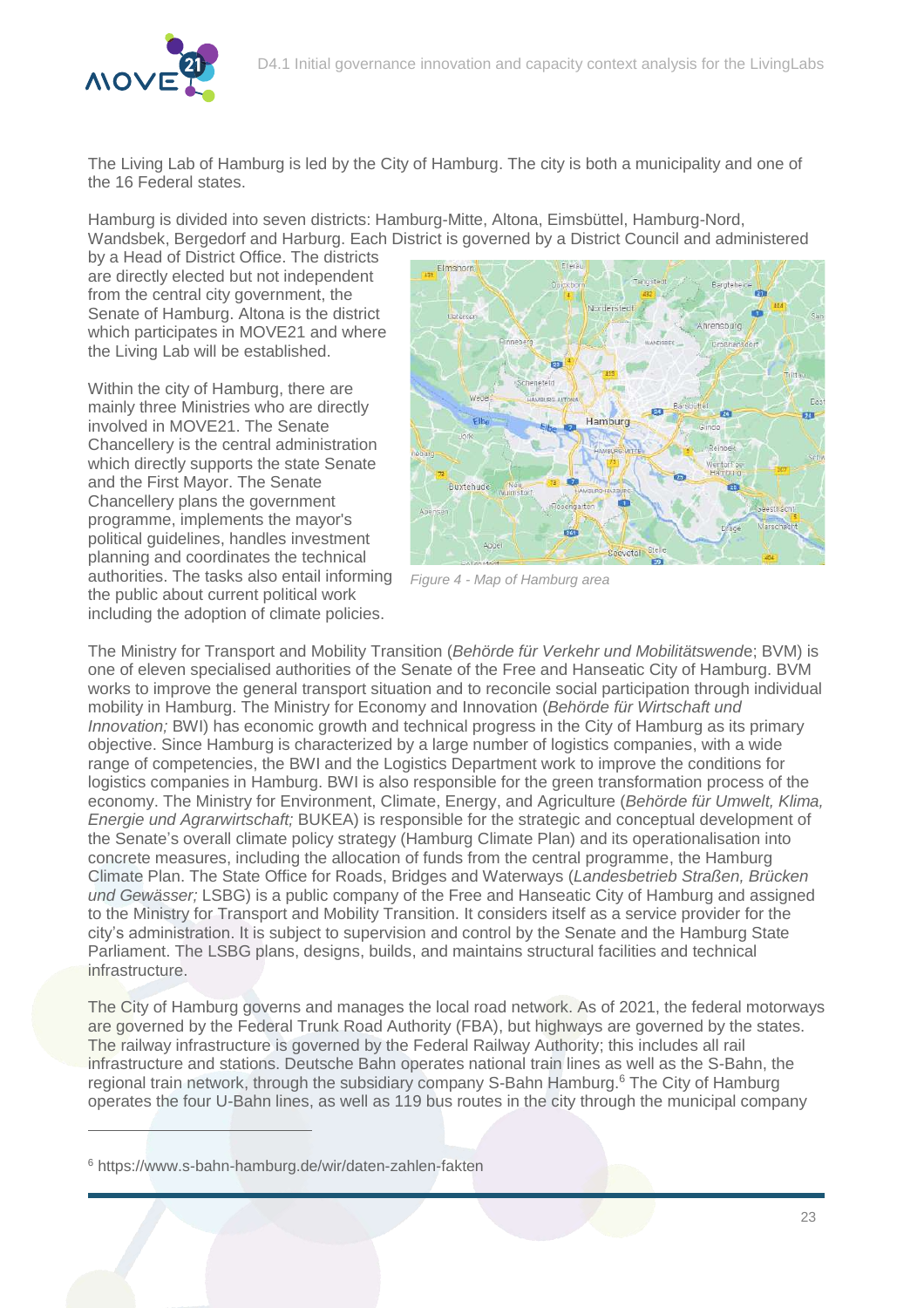

Hamburger Hochbahn<sup>7</sup>. Public transport is coordinated in Hamburg and the surrounding area by the Hamburger Verkehrsverbund, HVV. This association ensures that ticketing systems and transport schedules are harmonised between several modes of transport and owners. HVV is 85,5% owned by the City of Hamburg. 8

#### *Altona*

The District of Altona is located in the northwest part of the city and is delimited by the river Elbe to the south, Hamburg Mitte and Eimsbüttel to the east, and the state of Schleswig-Holstein to the north and west. The district includes both very dense part of the city centre as well as parts of a suburban character.

Altona was chosen as pilot district for MOVE21 as the district is characterised by its diverse building, inhabitant and traffic density, which have been considered to be a very interesting test bed for developing and upscaling innovative solutions in the framework of MOVE21. Altona includes areas of high traffic density, which present obvious challenges that the city aims to address



*Figure 5 - Map of the District of Altona*

within the project. Furthermore, all three TEN-T corridors that cross Hamburg cross the District of Altona. Finally, the District of Altona has been involved in various previous and partly still ongoing European projects, such as the Interreg Baltic project HUPMOBILE, with potential for developing follow-up activities and creating synergies.

The area will likely be affected by future plans to move parts of the Altona train station to Diebsteich, an area north of the train station. This will make areas available for real estate and housing development.

The District Office take care of local administrative tasks. Their customer centres are the contact points for citizens. In each district, the citizens elect a district assembly, which controls the work of the district office. The District of Altona developed a Climate Roadmap for the District (Integrated Climate Protection Concept Altona). Measures are intended to help achieve the climate protection targets of the Hamburg Climate Plan and therefore also the climate protection efforts at national level.

At the time of the finalisation of this report, a number of potential sites for pilot project implementation have been identified. The detailed description of the foreseen pilot projects are still to be defined, although there are initial ideas that are being discussed within the local project task force. For this reason, it is not possible to further specify detailed governance aspects. Below is an initial assessment of the parameters mentioned above.

#### 5.3.1 Policy and regulation

 $\overline{a}$ 

The City of Hamburg has issued several important policies and regulations that provide overall objectives relevant for the pilot activities of the Living Lab Hamburg in MOVE21. These policies include the Hamburg Climate Plan, the city's overall climate policy strategy; the ITS strategy; and the

<sup>7</sup> https://www.hochbahn.de/en/transport

<sup>8</sup> https://www.hvv.de/en/about-us/the-hvv/member-authorities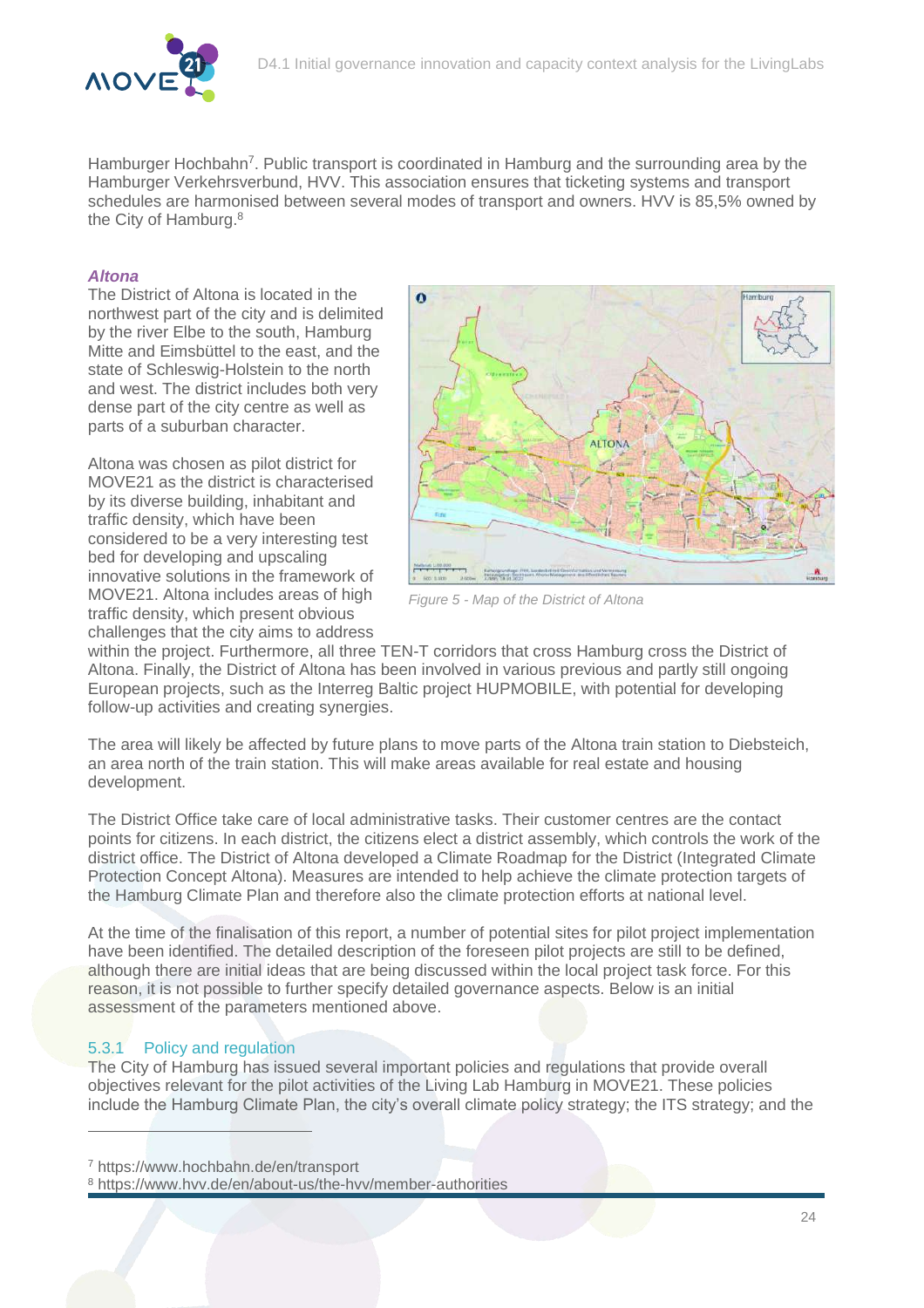city's concept for sustainable urban logistics in Hamburg. A strategy for urban logistics in Hamburg is currently in the process of being approved, with the goal to significantly reduce CO2-emissions and improve the overall traffic situation. The planned activities within the Hamburg Living Lab are well aligned with measures outlined by this strategy paper.

Since the pilot projects are still at early stages of the co-creation process, it is difficult to assess in what way the existing policies and regulations can work as incentives or restrictions to any pilot. The task force includes some of the relevant public stakeholders to ensure that there is an understanding of policies and regulations and assess whether the project can contribute to potential improvements of the policy landscape.

#### 5.3.2 Stakeholders

The main public stakeholders are identified. Within the city administration, the BWI and the District of Altona are directly involved in the project. Contacts to the BVM have been established and it is planned to involve the BVM in the further process. The central Ministry for Urban Development and Housing (*Behörde für Stadtentwicklung und Wohnen,* BSW) has been involved to a lesser extent in the first project months, but it is planned to establish contacts in the further process as well. In principle, the districts are responsible for all planning in their area. However, urban developments can be taken over by the senate and the authorities. This is often the case with large development projects. Then the BSW or one of the municipal development companies take over the planning. In the case of roads, the responsibility between the district and the LBV, that is subordinated to the BVM, depends on the significance of the road. Responsible for roads with city-wide significance is the LBV, other, primarily small- and medium-sized roads are managed by the district itself.

Apart from the city administration, the Deutsche Bahn is an important stakeholder and is also a project partner. A cooperation has been initiated with various additional stakeholders, including SAGA, the largest public housing company in Hamburg, as well as with public transport providers, such as the Hochbahn.

An overview on relevant stakeholders and existing contacts has been developed by the task force. Many contacts to relevant public and private stakeholders have already been established through other projects and general collaboration and networking. A more systemic stakeholder mapping is being conducted by the task force of the Living Lab Hamburg contemporarily to the development of the report. This will result in a more comprehensive overview on the stakeholder landscape and will be the basis for the task force to decide which additional stakeholders to involve and in which role.

#### 5.3.3 Legitimacy

The local project task force assumes that there is a general legitimacy for the project implementation, especially by the public actors, since the project objectives are in line with general national, federal and local policy ambitions. At this early stage of the pilot project development, it is still difficult to assess to which extent citizens will commit to the solutions. It is planned to involve citizens in the development of the pilot projects and provide opportunities to express their wishes and needs, e.g. through surveys and public events. Also, the task force aims at including social/ cultural value in addition to mobility and logistic solutions.

In Hamburg, as in other European cities, transport is a topic for which diverse and strong opinions can exist. In Altona, measures concerning bike traffic and restrictions for car traffic such as 'Ottensen macht Platz' have shown existing tensions and conflicts also among stakeholders and citizens.

#### 5.3.4 Resources

At a general city and district level, the project actors seem to have adequate resources in place, especially when it comes to human resources and expertise. The project task force is in place, which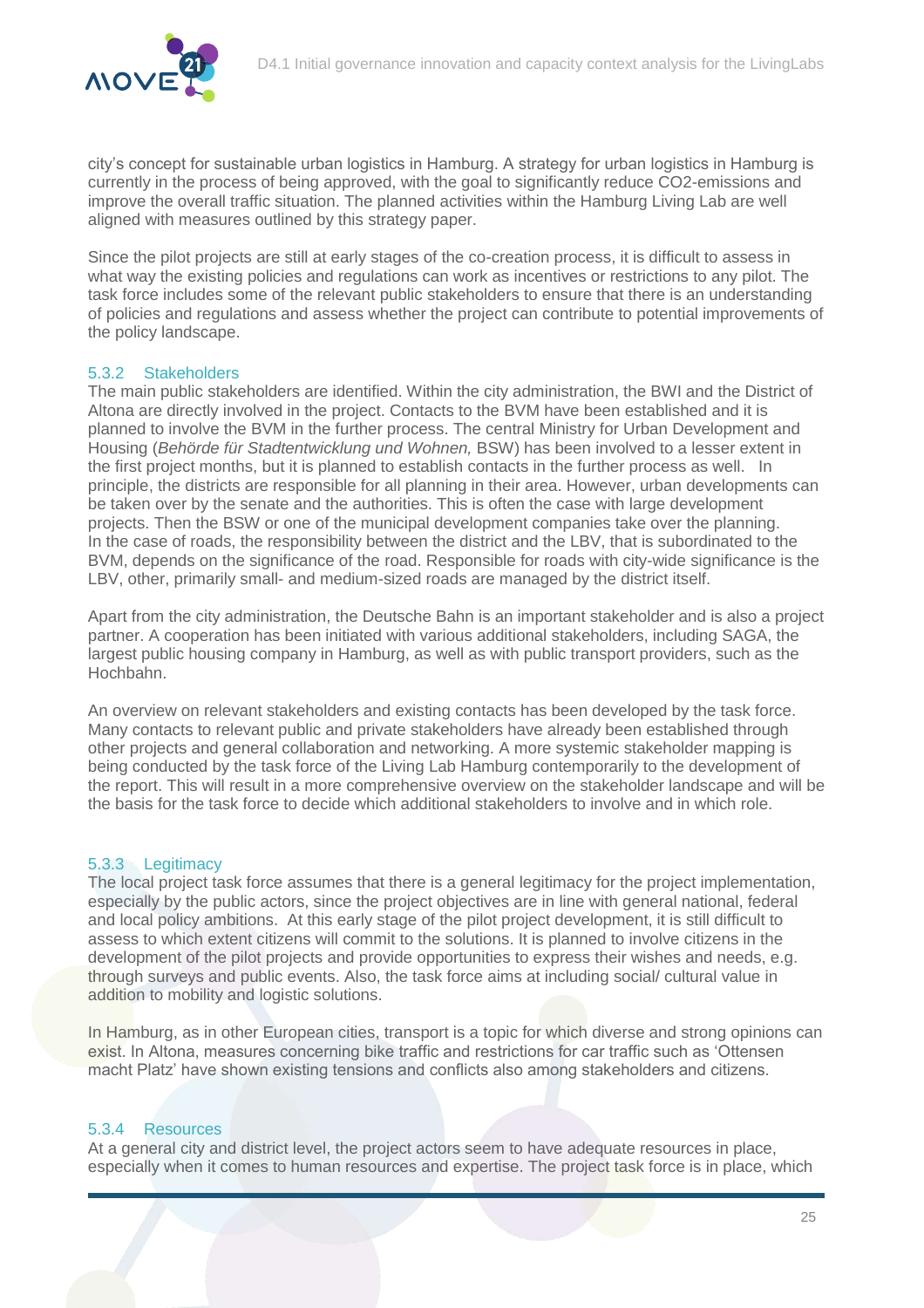

includes project managers from the Senate Chancellery, the Ministry of Economy and Innovation and the District of Altona as well as Deutsche Bahn and the Hafencity University. The task force is aware of the need for other funding sources and has started to explore the options. For instance, already in the summer of 2021, Altona, the BWI and the DB have applied for national funding for a complementary logistic project – with a positive response received in November 2021. What is clear from the interview answers is that the ambition is that a pilot project should have a commercial viability, and not rely on public funding only, in order to enhance opportunities for upscaling.

One thing that is already now identified as a constraint is the availability of suitable and affordable space/land. The opinion of the interviewees is that use of public space for hubs is indeed an option, especially for pilot projects. Commercial operational hubs should rather be established on privately owned land. This aspect becomes more relevant, when a comprehensive network of hubs should be established, as the pressure on public space is already high.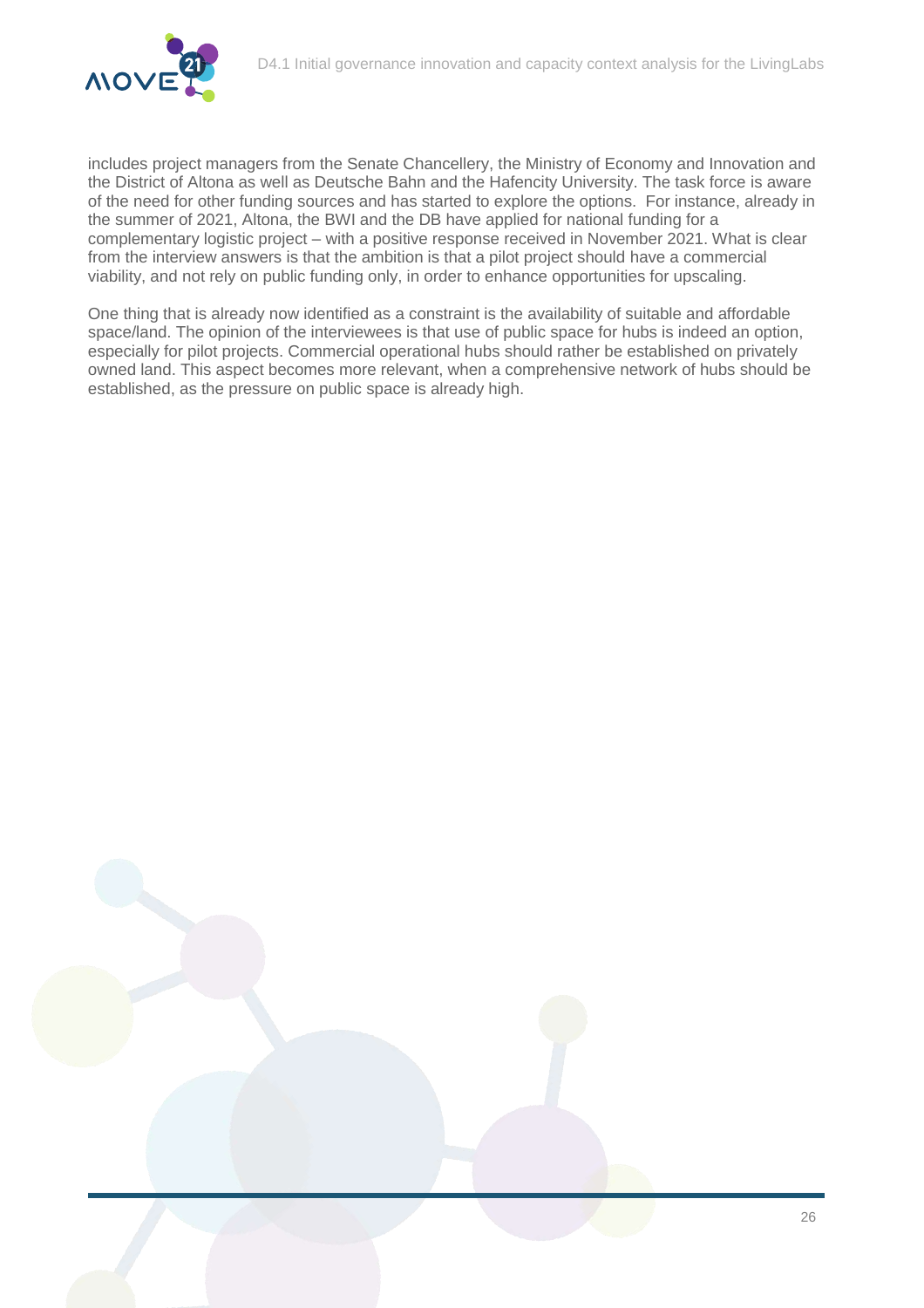

# <span id="page-27-0"></span>**6 Reflections**

This chapter contains reflections and observations inspired by the results of the literature review, case study and, above all, the initial governance assessment of the three urban nodes.

#### <span id="page-27-1"></span>6.1 Fragmented governance and broad engagement of stakeholders

The thematic area of transport and mobility is, both in general and in the pilot cities of MOVE21, characterised by the large number of actors and institutions involved. The ownership, management, and interest in infrastructure and transport in the cities is spread across national, regional, and local authorities, public companies, and private operators. The fact that MOVE21 aims to combine passenger and freight transportation adds to the complexity.

While this fact is well-known to the cities and all the project partners, reaching to certain stakeholders is key to successful results. An observation shared across the three cities is that there is a need for clear engagement strategies for all the relevant stakeholder groups, particularly those that may oppose the development, and those that historically been underrepresented. Key external stakeholders, such as transport companies, forwarders, real-estate owners, end users and citizens need to be more closely linked to the pilot projects for three reasons:

- 1. Their active involvement can improve the understanding of the local context and the interests and opinions of different actors. This is a key aspect of improving the likelihood of success of the pilots since stakeholders can contribute to the development and refinement of solutions.
- 2. It improves the legitimacy of both the project as a whole and the plans for the pilot projects. Communication of the purpose, and potentially a dialogue on the planned actions and the foreseen outcome for the relevant actors, as well as being able to incorporate different views or suggestions, is key to the legitimacy of the pilots. The value of a flexible approach is demonstrated by the City of Antwerp.
- 3. If developments made during the project are to remain after the project period (which is the ambition), external stakeholder buy-in and commitment are likely to be key. As the example of Antwerp shows, the pace of development is often dictated by the evolution of stakeholder acceptance.

In this regard, fostering a practice of systematically engaging stakeholders could be beneficial. In some cases, and if the resources allow for it, it could be achieved through the establishment of a regular stakeholder and community engagement network. These types of initiatives could build on the already existing networks and be used to regularly meet, share and discuss wants, needs, and objectives. A key element for success of such a network would be establishing a two-way communication and information flow. The networks could be used both to inform stakeholders about projects such as this, of their ambitions and objectives, and to build the engagement level from stakeholders not part of MOVE21.

While broad stakeholder involvement is generally seen as a good governance practice in the literature (see section [4\)](#page-11-0), one must be mindful of and open about the potential issues it brings, such as the increasing complexity in managing the process (dilemma 3 in the literature review). It is thus important to be clear about the goals for stakeholder involvement, and to develop different strategies with different degrees of involvement depending on the type of stakeholders.

#### <span id="page-27-2"></span>6.2 Alignment of visions and objectives

An important prerequisite for a successful multistakeholder initiative is the presence of a shared vision. Environmental issues such as climate change and the negative effects of transport emissions tend to be highly political and polarising, with all the concerned parties having their own visions,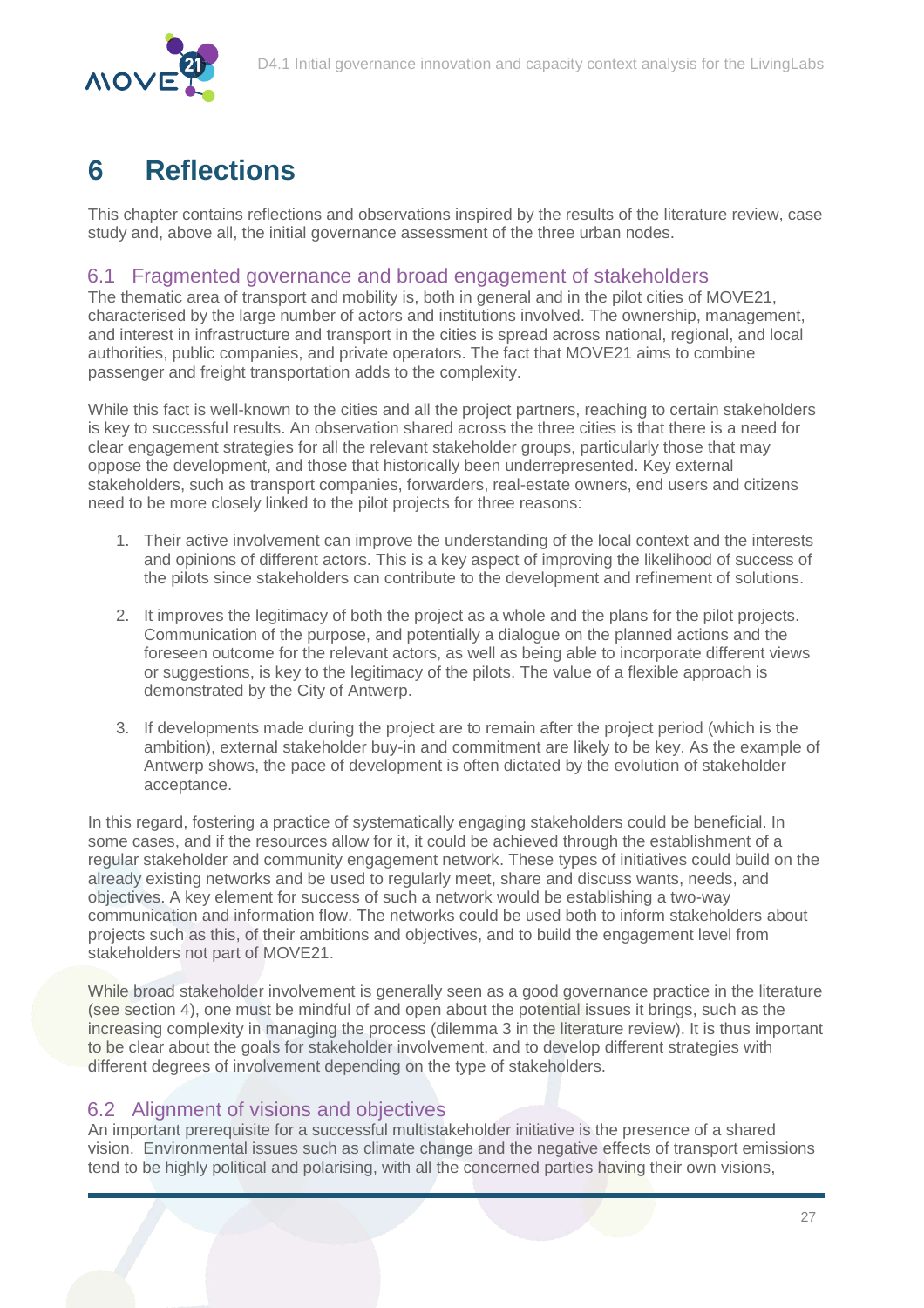

ambitions and interests. The absence of a single established vision or objective for transport and mobility that all types of stakeholders work towards will likely affect the possibility to identify specific challenges and develop ideas and solutions for the hubs to meet those challenges.

In the interviews, all the cities pointed out that a key factor for the solutions to thrive in the long-term is related to how well the solutions are aligned to the city-level vision and goals (e.g. emission reduction in Oslo) and the district-level ambitions and developments (e.g. Klippan in Gothenburg). The literature review supports this finding and stresses the importance of keeping the long-term goals in mind throughout the process.

However, there are signs that, in case of the three cities, the existing high-level city goals, visions and strategies do not provide sufficient practical guidance and/or are not shared by all the stakeholders. This warrants the need to further discuss/shape the common vision within the cities to align the aspirations and actions of different stakeholders, as well as to operationalise the vision through a common action plan. For this to happen, there is a need for strong city leadership, as illustrated by the case of Antwerp.

#### <span id="page-28-0"></span>6.3 Pilot projects as negotiated solutions

Related to the fragmentation of governance and the multitude of actors, is that the test sites which will be developed in the living labs likely will be *negotiated* solutions. The term *negotiated* is used to describe the fact that the solutions are dependent on the voluntary participation of different actors. In negotiations, a solution can be reached if all involved parties believe they have more to gain by participating to the outcome rather than leaving the negotiation table.

Even though the planning of the pilot projects in the hubs in each city is still in an early phase, the interviews show that the initial ideas for pilots will depend on and will be developed by many different actors. To maximise their participation and accelerate the project progress, there is a need to demonstrate a clear value of the solutions for the stakeholders involved.

To be successful, the development of the pilot projects needs a facilitator in order to include the relevant stakeholders and support the development of viable solutions which they can contribute to. This highlights the role of city administration as community builders, organisers and facilitators of participatory approaches for local policy development

#### <span id="page-28-1"></span>6.4 Role distribution between the public and the private sector

Another important aspect is related to the role distribution between different actors. Transport and mobility is in many cases a complex field where both the private and the public sector are represented. Public transport, for instance, is carried out by public transport companies (Ruter, Västtrafik, and Hamburger Hochbahn), but private operators can be contracted by these companies. Freight transport, although regulated, is usually a commercial business carried out by private companies. The main challenge in the presence of such complexity becomes cooperation and establishing partnerships to bring the public interests and commercial interests together. The business models, procurement models, organisational aspects and models of such cooperation should all be discussed to make sure that the partnerships are governed to serve the public interests.

In case of MOVE21, the role of the public actors who are running the project and will lead the development of the pilot project is important. As described in section [4.1.1,](#page-11-2) municipalities can be seen to have different roles in urban experiment projects, and this will likely affect the success of the pilot projects in the cities. An active involvement of public organisations in the development, and possibly operation, of the hubs could only be done if these actors regard the hubs as vital societal infrastructure, which would not be operated by private actors on purely commercial premises. An analogy can be made to the concept of Urban Data Platforms (UDP), developed in many cities, where vast amounts of data are managed by a central platform in order to provide open data for the development of data-driven services. A study carried out in the smart cities project RUGGEDISED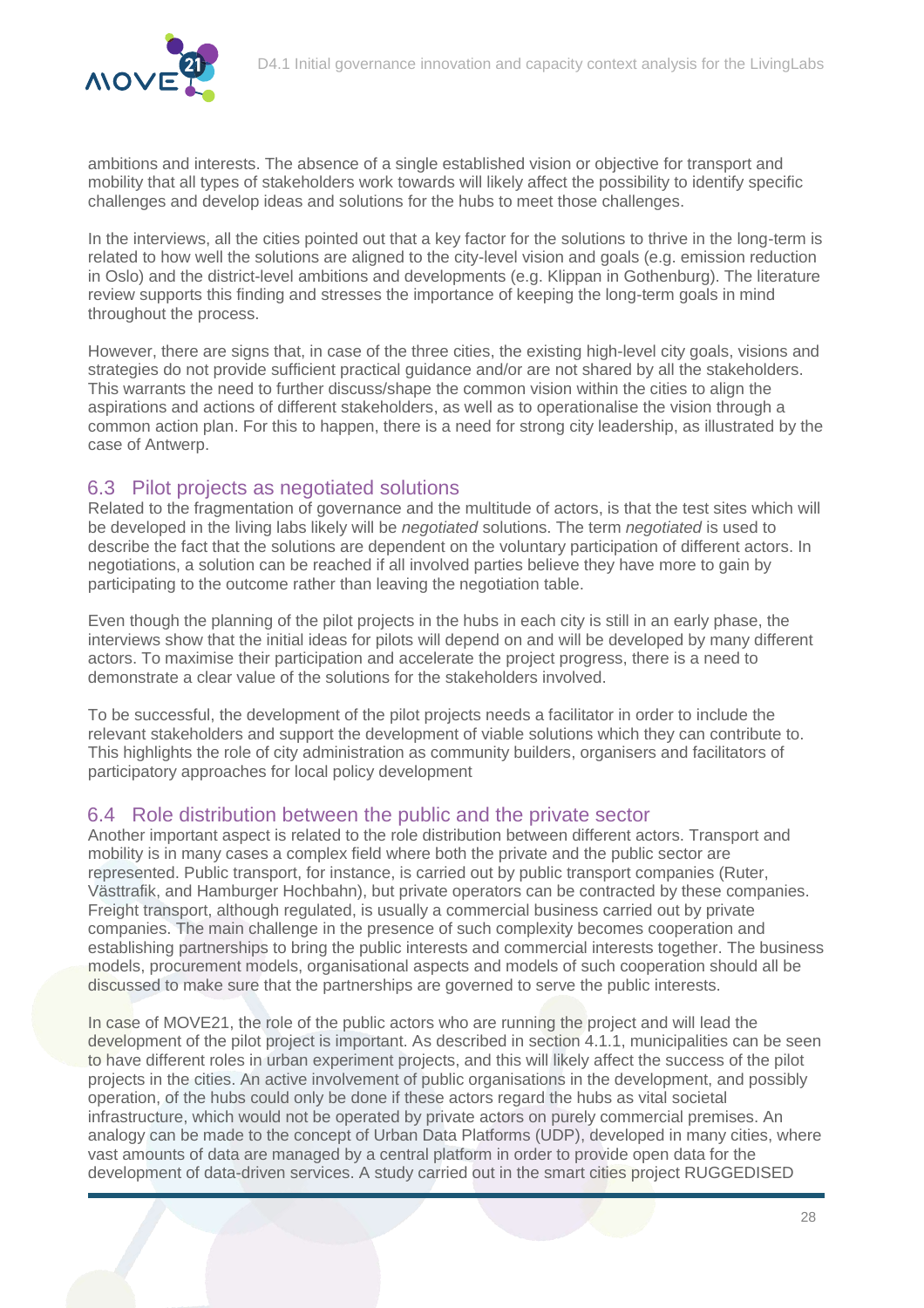

indicated that UDPs are regarded by many as "vital public infrastructures" in the same way as roads, water, and the energy grid (Sheombar *et al.*, 2020, p. 41f). Therefore, the UDPs should be publicly governed and financed. Although data platforms are different to urban transport hubs, this analogy shows that the way the hubs are regarded (commercial services or public infrastructure) can be important for the roles, ownerships, and financing of the hubs.

#### <span id="page-29-0"></span>6.5 Future importance of resource constraints

All three cities bring up physical resource constraints and competition over space, albeit in different forms and for different reasons. This could lead to conflicts and tensions going forward, particularly between the public and the private sectors, and impede the implementation of the solutions. Oslo provides a potential strategy for dealing with the issue, based on shared physical asset ownership by different types of actors. The degree to which this solution is feasible and applicable will have to be proved in each case.

So far, there seems to be limited understanding over the extent to which finances form, or will form, a constraint. The early stage of the development and the availability of project funding through Horizon 2020 are mentioned as the main reasons for that. However, the latest research shows that financial sustainability is a common pitfall for urban experiments. Thus, the cities can benefit from an early discussion on the long-term financial viability of the solutions and the business models potentially applied. Such discussions would benefit from broad participation of the private sector, as suggested by one of the interviewees.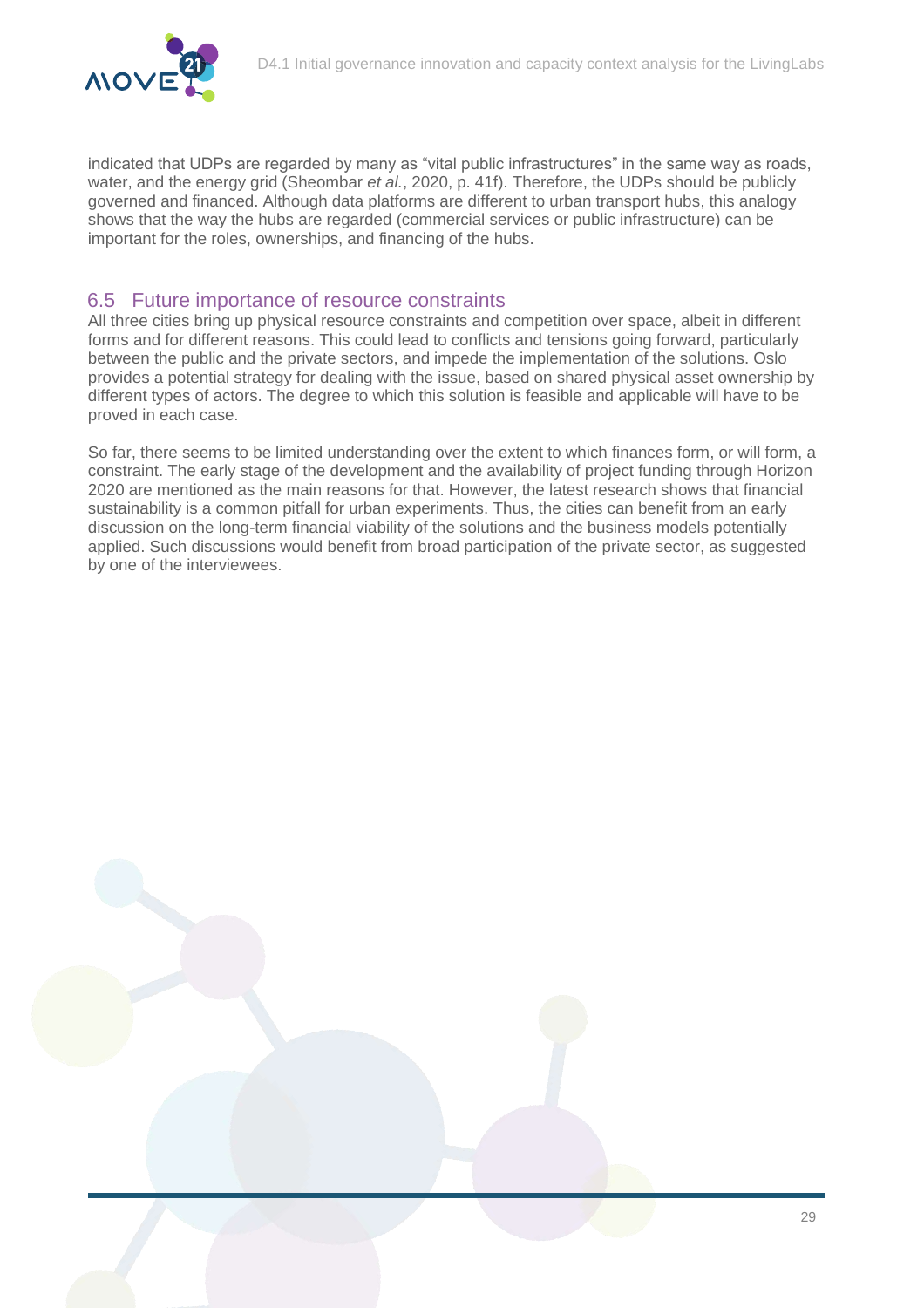

# <span id="page-30-0"></span>**7 References**

- 1. Canitez, F. (2019). Pathways to sustainable urban mobility in developing megacities: A sociotechnical transition perspective. *Technological Forecasting and Social Change*, 141, 319–329.
- 2. Docherty, I., Marsden, G., & Anable, J. (2018). The governance of smart mobility. *Transportation Research Part A: Policy and Practice*, 115, 114–125.
- 3. Eneqvist, E., & Karvonen, A. (2021). Experimental governance and urban planning futures: Five strategic functions for municipalities in local innovation. *Urban Planning*, 6(1), 183–194.
- 4. Engels, F., Wentland, A., & Pfotenhauer, S. M. (2019). Testing future societies? Developing a framework for test beds and living labs as instruments of innovation governance. *Research Policy*, 48(9), 103826.
- 5. Ersoy, A., & Van Bueren, E. (2020). Challenges of urban living labs towards the future of local innovation. *Urban Planning*, 5(4), 89–100.
- 6. Greve, K., Vita, R. D., Leminen, S., & Westerlund, M. (2021). Living labs: From niche to mainstream innovation management. *Sustainability*, 13(2), 791.
- 7. Hamburger Hochbahn (2021). Our transport operations. Retrieved on 13/12/2021 from https://www.hochbahn.de/en/transport.
- 8. Hirschhorn, F., Paulsson, A., Sørensen, C. H., & Veeneman, W. (2019). Public transport regimes and mobility as a service: Governance approaches in Amsterdam, Birmingham, and Helsinki. *Transportation Research Part A: Policy and Practice*, 130, 178–191
- 9. HVV (2021). Member authorities (PTAs) in the HVV association. Retrieved on 13/12/2021 from https://www.hvv.de/en/about-us/the-hvv/member-authorities.
- 10. Jernbanedirektoratet (2021). Organisation of the railway sector. Retrieved on 13/12/2021from https://www.jernbanedirektoratet.no/en/railway-sector/.
- 11. Könnölä, T., Eloranta, V., Turunen, T., & Salo, A. (2021). Transformative governance of innovation ecosystems. *Technological Forecasting and Social Change*, 173.
- 12. Kronsell, A. and Mukhtar-Landgren, D. (2020), Experimental governance of smart mobility: Some normative implications". In Paulsson, A. and Sørensen, C.H. (Eds.), *Shaping Smart Mobility Futures: Governance and Policy Instruments in Times of Sustainability Transitions*, Emerald Publishing Limited, Bingley, pp. 119–135.
- 13. Kronsell, A., & Mukhtar-Landgren, D. (2018). Experimental governance: The role of municipalities in urban living labs. *European Planning Studies*, 26(5), 988–1007.
- 14. Laakso, S., Berg, A., & Annala, M. (2017). Dynamics of experimental governance: A meta-study of functions and uses of climate governance experiments. *Journal of Cleaner Production*, 169, 8–16.
- 15. Lange, P., Driessen, P. P. J., Sauer, A., Bornemann, B., & Burger, P. (2013). Governing towards sustainability – Conceptualizing modes of governance. *Journal of Environmental Policy & Planning*, 15(3), 403–425.
- 16. Luederitz, C., Schäpke, N., Wiek, A., Lang, D. J., Bergmann, M., Bos, J. J., Burch, S., Davies, A., Evans, J., König, A., Farrelly, M. A., Forrest, N., Frantzeskaki, N., Gibson, R. B., Kay, B., Loorbach, D., McCormick, K., Parodi, O., Rauschmayer, F., … Westley, F. R. (2017). Learning through evaluation – A tentative evaluative scheme for sustainability transition experiments. *Journal of Cleaner Production*, 169, 61–76.
- 17. Mukhtar-Landgren, D., & Paulsson, A. (2020). Governing smart mobility: policy instrumentation, technological utopianism, and the administrative quest for knowledge. *Administrative Theory & Praxis*, 43(2), 135–153.
- 18. Nesterova, N., Uzunova, E., von Egmond, P. (2021). *EIT Urban Mobility knowledge base of innovative solutions in urban mobility and living labs: Final Report*. Retrieved on 20/01/2022 from https://www.eiturbanmobility.eu/wp-

content/uploads/2021/04/EITUM\_Knowledge\_base\_living\_labs\_final\_report\_PUBLISH-1.pdf.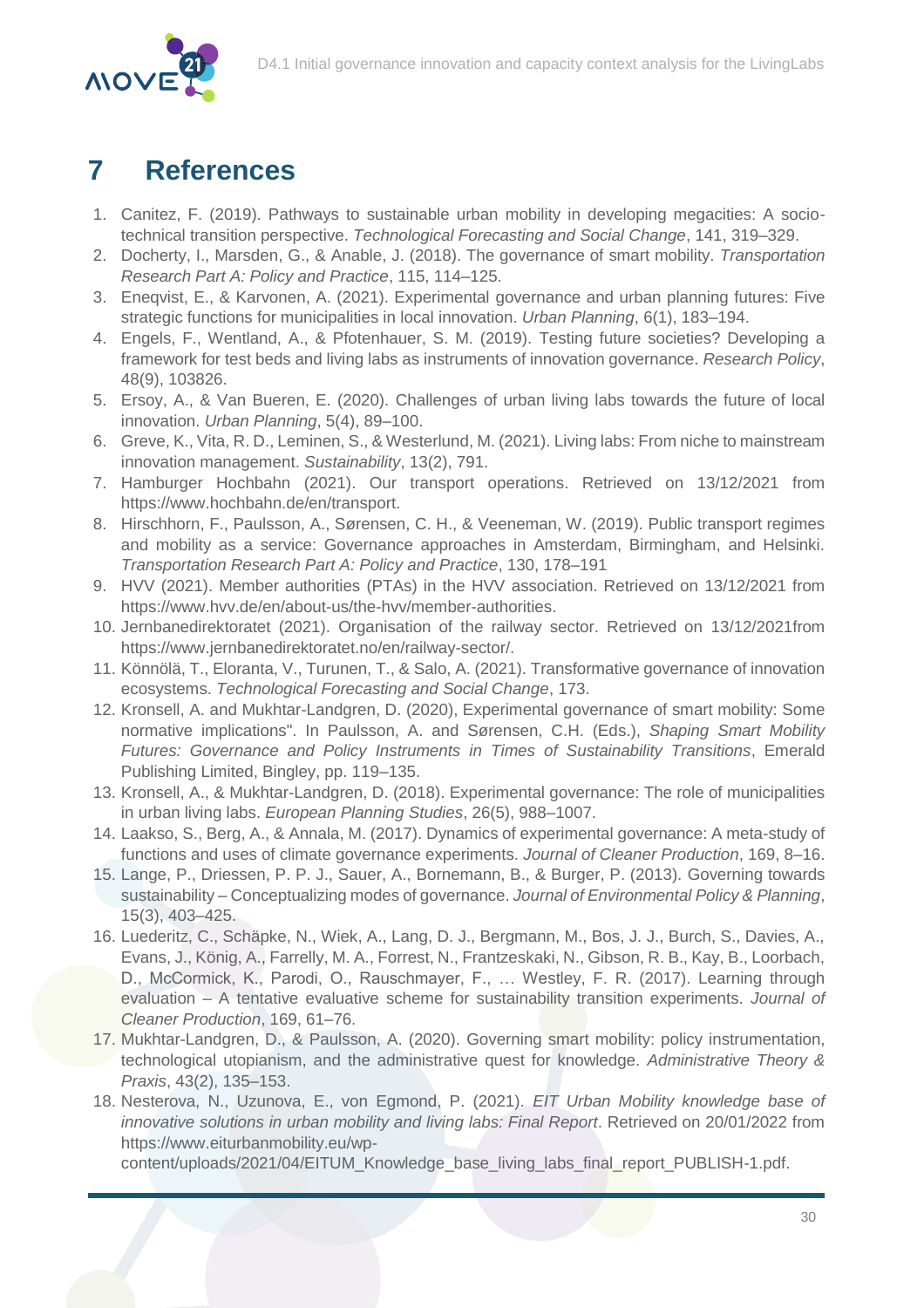

- 19. Ruter (2021). Selskapsinformasjon. Retrieved on 13/12/2021 from https://ruter.no/omruter/selskapsinformasjon/.
- 20. S-Bahn Hamburg (2021). Eine Bahn für alle. Retrieved on 13/12/2021from https://www.s-bahnhamburg.de/wir/daten-zahlen-fakten.
- 21. Sheombar, S., van Oosterhout, M., Diran, D., Bagheri, S., Popp Larsen, C. (2020). *Governance, Trust and Smart City Business Models: The Path to Maturity for Urban Data Platforms*. Deliverable D6.6 in Horizon 2020 project RUGGEDISED. Retrieved on 20/01/2022 from https://ruggedised.eu/fileadmin/repository/Publications/RUGGEDISED-D6.6-Governance-Trust-SmartCity\_business\_Models-EUR-FINAL-2020.11.13.pdf.
- 22. Taylor, Z. (n.d.). *Good Governance at the Local Level*.
- 23. Treib, O., Bähr, H., & Falkner, G. (2007). Modes of governance: towards a conceptual clarification. *Journal of European Public Policy*, 14(1), 1–20.
- 24. van den Hurk, M., Pelzer, P. & Riemens, R. (2021). Governance challenges of mobility platforms: the case of Merwede, Utrecht. European Transport Research review, 13, 23.
- 25. van Geenhuizen, M. (2018). A framework for the evaluation of living labs as boundary spanners in innovation. *Environment and Planning C: Politics and Space*, 36(7), 1280–1298.
- 26. von Wirth, T., Fuenfschilling, L., Frantzeskaki, N., & Coenen, L. (2018). Impacts of urban living labs on sustainability transitions: Mechanisms and strategies for systemic change through experimentation. *European Planning Studies*, 27(2), 229–257.
- 27. Vy (2021). About us. Retrieved on 13/12/2021 from https://www.vy.no/en/the-vy-group/about-us.
- 28. Wolfe, D. (2018), Experimental governance: Conceptual approaches and practical cases, Background paper for an OECD/EC Workshop on 14 December 2018 within the workshop series *Broadening innovation policy: New insights for regions and cities*, Paris. Retrieved on 20/01/2022 from

https://www.oecd.org/cfe/regionaldevelopment/Wolfe(2018)ExperimentalGovernanceConceptual Approaches.pdf.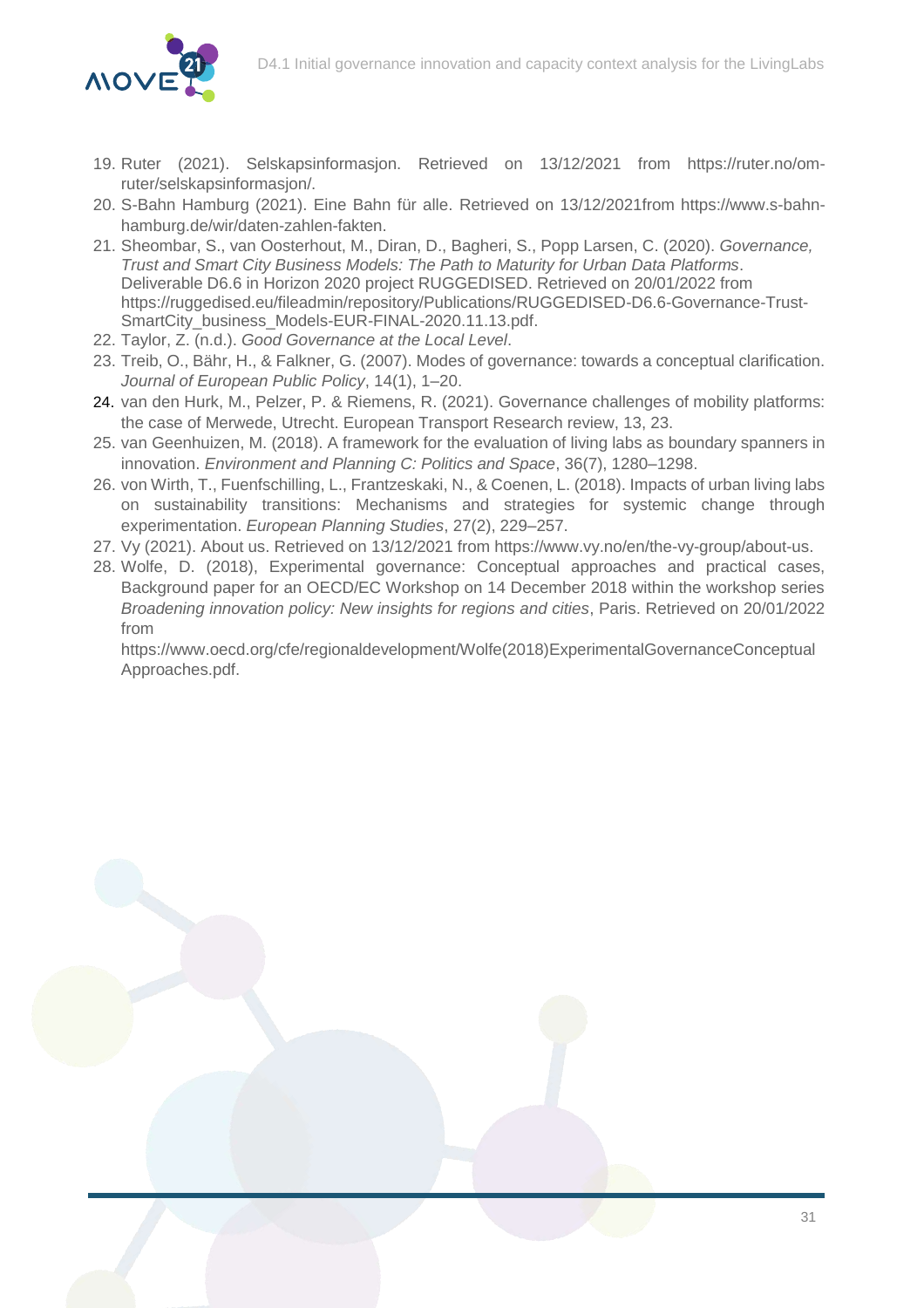

# <span id="page-32-0"></span>**Appendix 1 – Interview questions**

#### *General*

- 1. General description of public actors and responsibility for policy, ownership of infrastructure etc in the city. What are the main public actors?
- 2. Describe the collaboration landscape in the city. Is there a long tradition/experience/notable examples of collaborating across the organisational boundaries?
- 3. What are the general trends, developments or major projects affecting the mobility landscape in the city? (e.g., Västlänken in Gothenburg, potential massive organisational change of region Viken around the Oslo area)

#### *Policies and regulatory landscape*

- 4. What are the regulations and policy instruments relevant for the implementation of the pilots (on the national, city, district level)?
	- a. Which policies act as the main drivers for the pilot implementation?
	- b. Which policies can potentially hinder the implementation of the pilot?

#### *Actors and networks*

- 5. What are the relevant stakeholders for the test site area?
	- a. Is there sufficient understanding about their motivations and needs (particularly for the end users)?
	- b. Which of the relevant stakeholders are underrepresented in the project?
- 6. Will the implementation of the pilot likely require any new actors or collaboration between actors that do not usually collaborate?
- 7. Do you foresee any issues, unclarities or concerns regarding the division of roles and responsibilities between the relevant actors? (e.g. in connection to land ownership, roles of other transport providers or public transport companies)
- 8. Do you expect the pilots to face any significant opposition (external or internal)? From whom?
	- a. What are the potential consequences and what actions should be undertaken to mitigate the risks?

#### *Resources*

9. What are the major resource constraints that are likely to limit or hinder the implementation of the pilots? (spatial/physical resources, financial resources, human capital and knowledge)

#### *Final remarks*

10. In your opinion, what are the biggest difficulties that the pilot will face moving forward?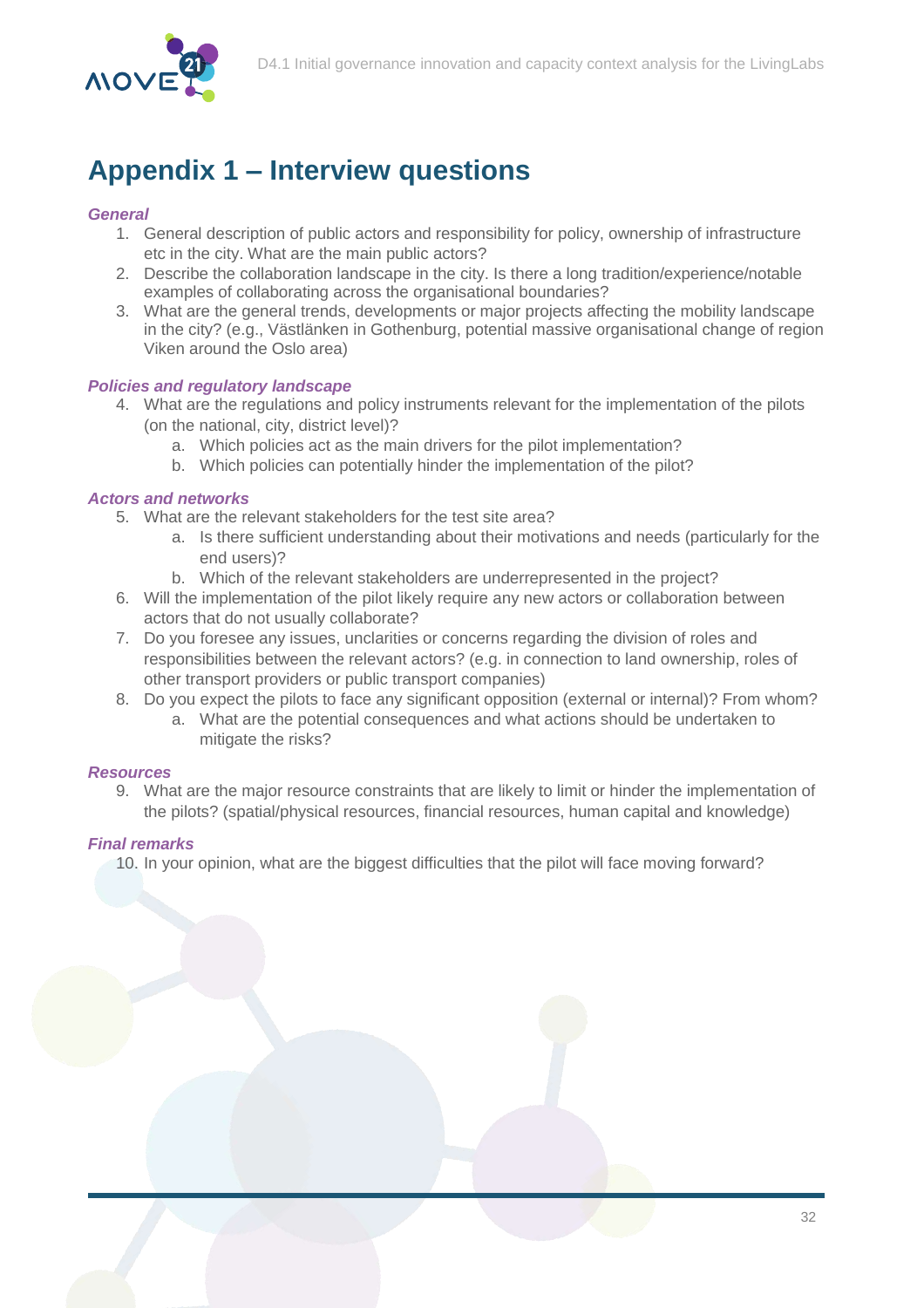

# <span id="page-33-0"></span>**Appendix 2 – Translated items**

*Gothenburg: English –> Swedish*  Building Council - Byggnadsnämnden Building permits - Bygglov City Council Budget - Kommunfullmäktiges budget City Planning Board - Byggnadsnämnen City Planning Office – Stadsbyggnadskontoret City Traffic Board - Trafiknämnden Detailed development plans - Detaljplaner Environment and Climate Strategy Progamme - Miljö- och klimatstrategiska programmet Göta river - Göta älv Green/Environment Strategy - Grön strategi Hising bridge - Hisingsbron Local Community Association for Nordstan - Samfällighetsförening Nordstan Masterplan - Översiktsplan Municipal management structure - Förvaltningsorganisation New buildings - Nybyggnation Parking with conditions – Tillståndsparkeringar Parks and Nature - Park och Natur Planning programmes - Planprogram Real Estate Department - Fastighetskontoret Safe, Beautiful City - Trygg, vacker stad Safety Walks - Trygghetsvandringar Strategy for Development Planning - Strategi för Utbyggnadsplanering Strategy for Green and Accessible Metropolis - Strategi för grön nära storstad Sustainable Waste and Water Department - Kretslopp och vatten Swedish Transport Administration – Trafikverket The West Link - Västlänken Traffic Planning Office -Trafikkontoret Traffic Strategy - Trafikstrategi West-Swedish Package - Västsvenska paketet

#### *Hamburg: English –> German*

Districts - Bezirke Federal states - Bundesländer Hamburg State Parliament - Bürgerschaft The Ministry of Urban Development and Housing - Behörte vor Stadtentwicklung und Wohnungseems The Ministry of Economy and Innovation - Behörde für Wirtschaft und Innovation (BWI) The Ministry of Environment, Climate, Energy, and Agriculture - Behörde für Umwelt, Klima, Energe und Agrarwirtschaft (BUKEA) The Ministry of Transport and Mobility Transition - Behörde für Verkehr und Mobilitätswende (BVM) The State Office for Roads, Bridges, and Waterways - Landesbetrieb Straßen, Brücken und Gewässer (LSBG) *Gothenburg: English –> Swedish*  Building Council - Byggnadsnämnden Building permits - Bygglov City Council Budget Kommunfullmäktiges budget City planning board - Byggnadsnämnen City planning office – Stadsbyggnadskontoret City traffic board - Trafiknämnden Detailed development plans - Detaljplaner

Environment and Climate Strategy Progam - Miljö- och klimatstrategiska programmet Göta river - Göta älv